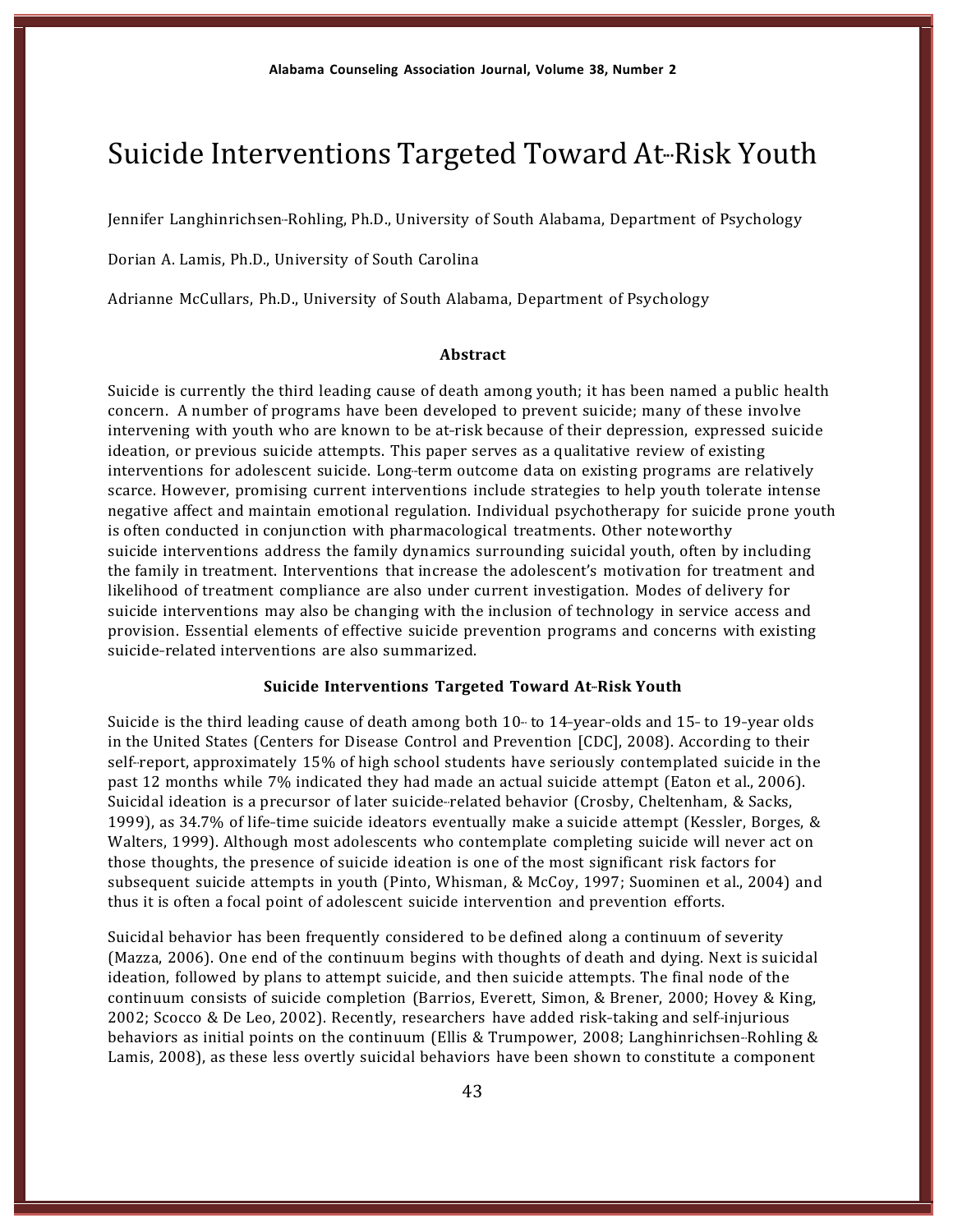of suicide proneness and may serve as another focus of early intervention and/or suicide prevention efforts (Langhinrichsen-Rohling & Lamis).

Overall, one important suicide prevention strategy has been to identify and intervene with individuals who are at early points along the continuum (e.g., target programs toward individuals who are engaging in high levels of risk taking behavior, or who are expressing suicide ideation, or who have made a suicide attempt). In fact, numerous suicide prevention efforts have focused on individuals who are deemed at-risk because of their experience of related risk factors for suicide including increased depression and/or hopelessness (Garrison, Lewinsohn, Marsteller, Langhinrichsen, & Lann, 1991; Konick & Gutierrez, 2005; Lamis, Malone, Langhinrichsen-Rohling, & Ellis, 2010). These programs have variously been considered either secondary prevention programs or early intervention programs. Compiling and reviewing the existing programs (whether they are considered secondary prevention or suicide intervention) that are specifically targeted toward at-risk youth and/or their families is the primary purpose of the current paper.

At the outset, it should be noted these interventions stand in contrast to primary suicide prevention efforts, which are distributed to the population as a whole (universal) and have often been delivered to youth in school settings. These primary prevention programs have been supported by U.S. Government Initiatives. Specifically, in 2000, the United States Department of Health and Human Services (USDHHS, 2000) launched the Healthy People 2010 initiative, which is a health promotion and disease prevention agenda designed to improve the health of people in the U.S. during the first decade of the new millennium. One of the objectives was to increase the proportion of middle and high schools that provide health education to prevent suicide (USDHHS). As of 2007, Kann, Brener, and Wechsler reported although the number of suicide prevention programs implemented in schools went up from 59.1% in 2005 to 63.1% in 2007, this figure falls far short of the 2010 target of 80% of schools regularly delivering effective suicide prevention programs. Additionally, the 2010 Healthy People suicide health objective does not identify a specific universal program that should be employed throughout the U.S. (Kann, Brener, & Allensworth, 2001).

In fact, a review of the literature indicates many different youth suicide prevention programs have been proposed (Miller, Eckert, & Mazza, 2009). However, the majority of these programs share at least one of two general goals: 1) enhancement of protective factors and reduction of risk factors and/or 2) identification and referral of individuals who emerge as high-risk (Gould & Kramer, 2001). Accordingly, these goals have been addressed among high school students in a variety of ways including suicide awareness curriculums (Ciffone, 2007; Kalafat & Elias, 1994), skills training (Thompson, Eggert, Randell, & Pike, 2001; Zenere & Lazarus, 2009), screening (Aseltine & DeMartino, 2004), and peer helper and gatekeeper training (Stuart, Waalen, & Haelstromm, 2003). Although numerous suicide prevention strategies have been developed and implemented, the majority of them have not been subjected to rigorous testing and evaluation (Macgowan, 2004). This means there is considerable diversity in programming even among schools that are currently offering a suicide prevention curriculum.

Consequently, an alternative route has been to target suicide intervention programs toward adolescents who are already exhibiting risk factors for suicide. This strategy makes particular sense given suicide is a very low base rate behavior. However, when designing and/or implementing a suicide intervention for adolescents, there are essential developmental elements to consider. These elements may vary among at-risk adolescents of different ages and young adults (e.g., there are risk factors that are specific to college students vs. those in high school, Langhinrichsen-Rohling, Klibert,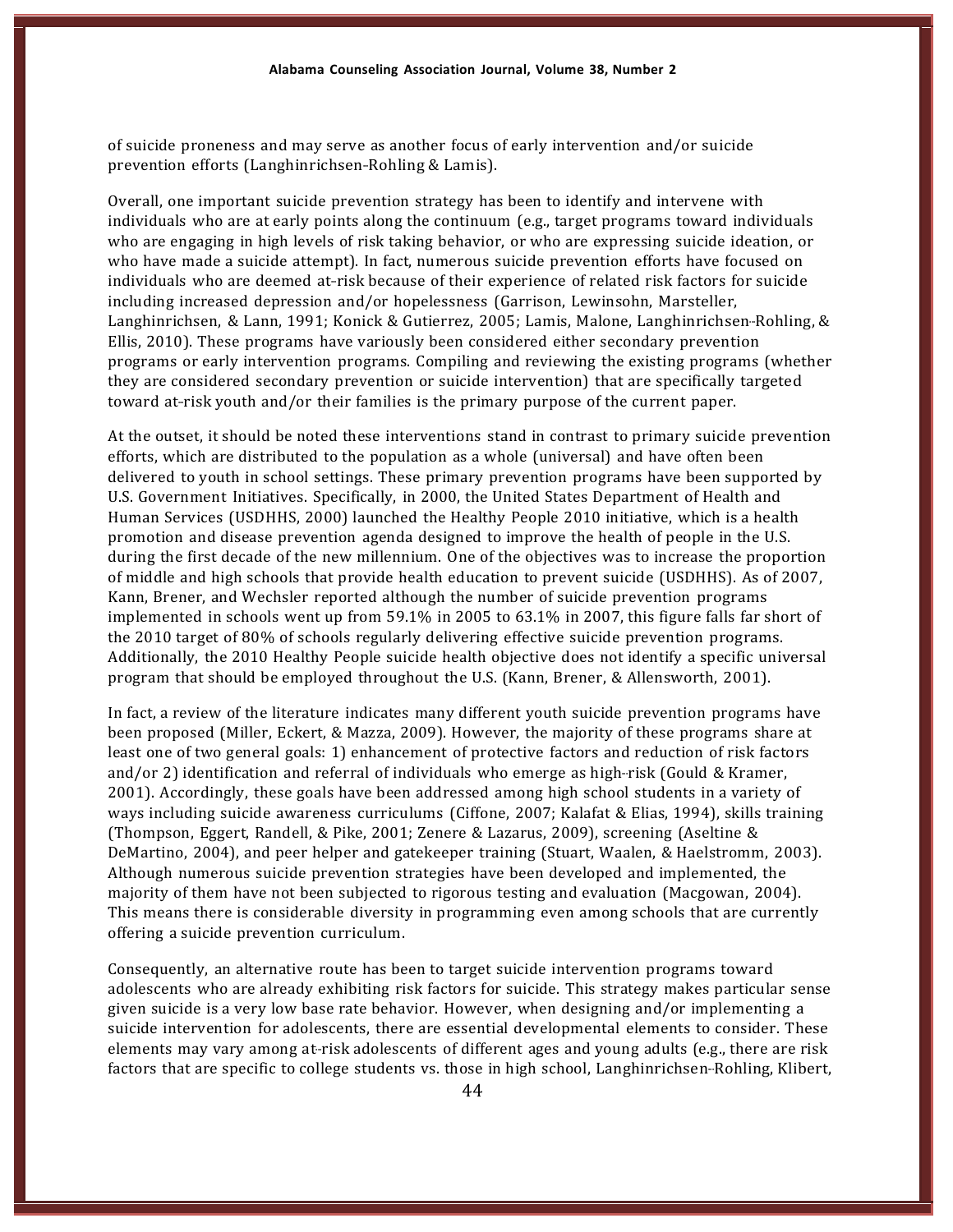& Williams, 2011). There are also aspects of adolescent suicidal behavior that may manifest differently in particular subgroups of adolescents (e.g., suicidal behavior may manifest differently in adolescents who have been adjudicated as delinquent (Langhinrichsen-Rohling, Arata, Bowers, O'Brien, & Morgan, 2004), versus those who have co-morbid depression, (Kisch, Leino, & Silverman, 2005). Some of the important program-related considerations will be described below.

First, adolescents tend not to be formal help-seekers, even in times of acute crisis (Gould et al., 2004; Gulliver, Griffiths, & Christensen, 2010). Therefore, offering informal opportunities for guidance and non-stigmatizing ways to access effective help are important considerations for adolescent-directed interventions. Furthermore, intervention efforts for adolescents must be appropriate to their developmental level (which can vary widely among youth of the same age and across youth in middle versus high school versus college). Successful programs should also work well in concert with the multiple contexts to which the adolescent belongs (e.g., school, church, friends, and family; Daniel & Goldston, 2009). One important context facing today's youth is the widespread use of technology and the greater likelihood of exposure of personal information via social networking cites such as Facebook. Navigating this new technology in a socially acceptable and appropriate fashion requires the development of an additional set of adolescent social skills; unfortunately, many of these skills may be unfamiliar to adult help providers.

Of particular concern is some adolescents have used the internet and social networking sites as a forum to harm others. Specifically, cyber-bullying has been defined as "willful and repeated harm inflicted through the use of computers, cell phones, and other electronic devices" (Hinduja & Patchin, 2010, p. 208). Cyberbullying involves sending harassing or threatening messages (via text or email), posting insulting comments about someone on an online site or social networking site such as Facebook or Myspace, or threatening or intimidating someone through an online medium (Patchin & Hinduja, 2006). To date, very little research has been conducted on cyberbullying and suicidal behavior. However, one study, which utilized a large sample of middle-school students (Hinduja & Patchin, 2010), determined that youth who experienced cyberbullying, as either an offender or a victim, had significantly more suicidal thoughts and were more likely to attempt suicide than those who had not experienced bullying through an online setting.

Conversely, online resources may serve as a protective factor against suicide for some at-risk adolescents (Barak, 2007) as they offer many ways for socially isolated youth to find a peer group and to develop a sense of belonging to a like-minded community. These sites also are impacting and potentially enhancing our ability to reach adolescents who may be reluctant to seek more formal help. For example, Greidanus and Everall (2010) found that internet-based helping communities provided a peer-based support system for adolescents experiencing suicidal thoughts. These communities are able to offer feedback and support to others on an immediate basis; they are often active around the clock, and the help occurs in a relatively informal and anonymous context, a context that is particularly well-suited to the developmental needs of at-risk adolescents. In support of these contentions, Barak reported a confidential online environment has facilitated the rescue of a significant number of individuals who were threatening to commit suicide or were actually in the process of attempting suicide. Moreover, well-timed supportive conversations or referrals to appropriate help resources through online websites have often been shown to prevent impulsive death-promoting decisions by distressed people contemplating suicide (Barak).

Directing suicide interventions towards high-risk youth has worrisome aspects. One concern is there is a documented contagion factor related to adolescent suicide (Poijula, Wahlberg, &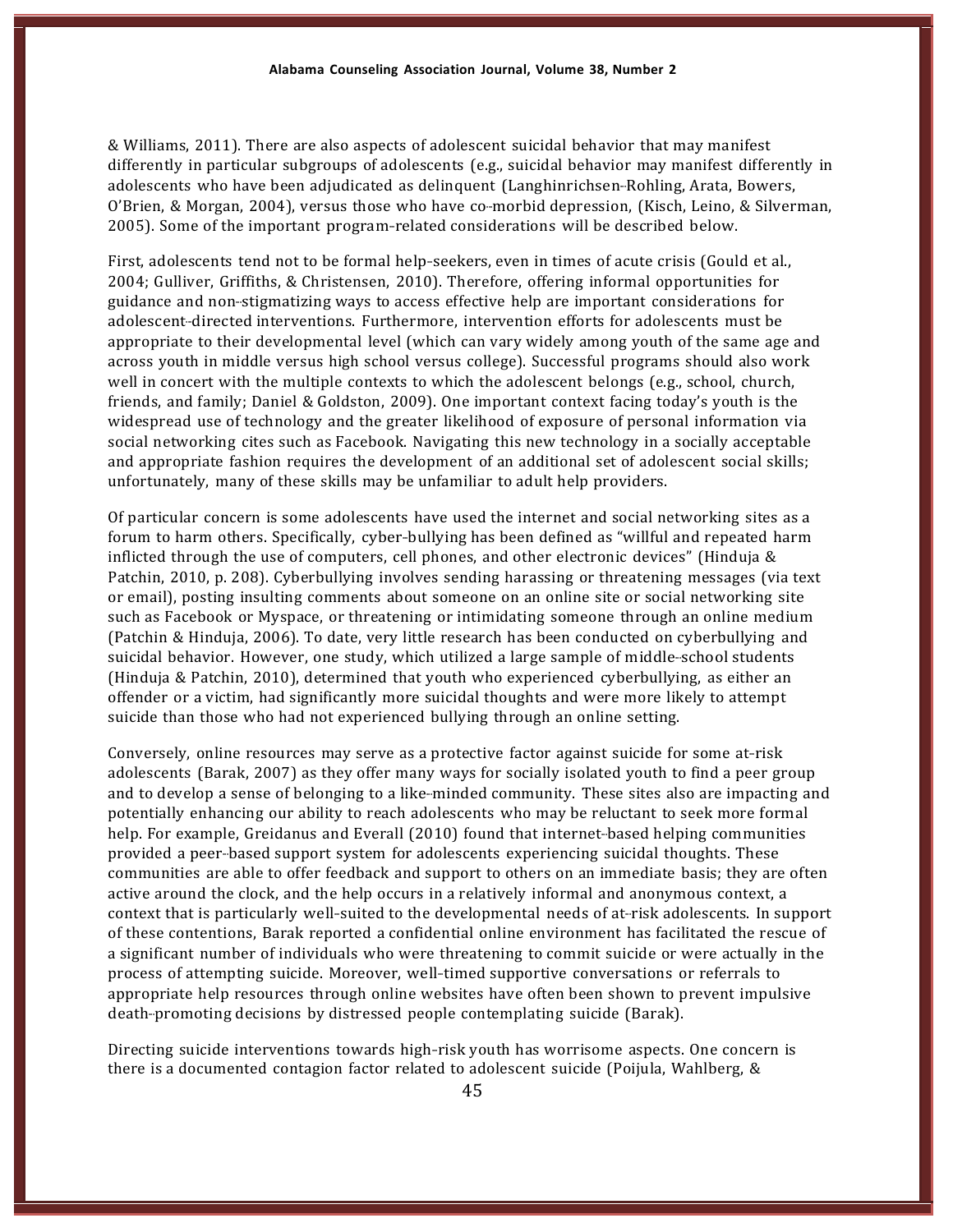Dyregrov, 2001). Talking about, glorifying, or highly publicizing an existing adolescent suicide may particularly increase the risk of copycat behaviors among high-risk youth (Range et al., 1997).

It is also possible exposure to some types of suicide prevention materials can inadvertently promote suicidality in at-risk adolescents and young adults. For example, some programs tend to downplay the link between suicide and mental illness (paradoxically suggesting the suicide is a mentally healthy response). Some programs exaggerate suicide rates to dramatize the degree of the problem (paradoxically implying that adolescent suicidal behavior is more common and normative than it is). Many programs show case examples, which are meant to depict familiar situations (paradoxically suggesting that suicidal behaviors can be normative coping responses). Clearly, rigorous research is needed to determine what elements are effective and which should be avoided in suicide interventions targeted toward male and female at-risk youth (Langhinrichsen-Rohling, Kilbert  $\&$ Williams, 2011).

Furthermore, if the intervention is targeted toward adolescents who have already made a suicide attempt, an understanding of the community's standard of care for an adolescent suicide attempt is essential. For example, if formal attention is received, the majority of suicide cases are handled through hospital emergency departments. Care in these environments typically consists of being hospitalized, briefly treated by the psychiatrist on call, and then referred to providers in the community upon discharge (Daniel & Goldston, 2009). Consequently, suicide interventions with at-risk youth should be designed not only to reduce the prevalence of recurrent suicidal behavior, ideation, and attempts, but also to increase compliance with efficacious follow-up medical recommendations upon discharge from residential care (Daniel & Goldston).

It is also well-established that a substantial number of risk factors tend to co-occur among high-risk adolescents (Jessor, 1992). Similarly, adolescents at risk for suicide have been shown to have a variety of life stressors (Grover et al., 2009; Wilburn & Smith, 2005) and interpersonal problems (Beautrais, Joyce, & Mulder, 1997; Kerr & Capaldi, 2011). They tend to be more impulsive (Langhinrichsen-Rohling & Lamis, 2008), and have more diagnosable psychiatric disorders than low-risk adolescents. Most notably there is a high rate of affective disorders (Major Depressive Disorder, Bipolor Disorder) among suicidal adolescents (Jacobson, Marrocco, Kleinman, & Gould, 2011; Javdani, Sadeh, & Verona, 2011; Lewinsohn, Rohde, & Seeley, 1996). Taken together, these findings support the need for programs aimed at reducing a wide array of  $co$ - $occurring$  risk factors while enhancing the use of generally effective social and emotional coping mechanisms for youth at risk for suicide. Effective programs may also need to provide adolescents with skills to cope with intense negative affect and/or experiences of emotional dysregulation.

In a series of publications generated from a longitudinal study of the suicidal behavior of depressed adolescents, Lewinsohn and colleagues employed a multiple risk factor model of suicidal behavior (Lewinsohn, Rohde, & Seeley, 1993; Lewinsohn, Rohde, & Seeley, 1994; Lewinsohn, Rohde, & Seeley, 1996; Lewinsohn, Rohde, Seeley, & Baldwin, 2001). This model is in keeping with the concept that an array of factors associated with suicide risk should be considered when developing suicide interventions for youth. It is also relevant to Bronfenbrenner's (1977; 1994) ecological model in that risk and protective factors are thought to occur at multiple levels of the microsystem (individual, school, and family) to the macrosystem (institutional patterns of culture including customs, economics, and bodies of knowledge). According to this model, in order to understand the development of the desire to end one's life, it is necessary to consider both characteristics of the individual as well as features of the entire ecological system in which the individual is operating.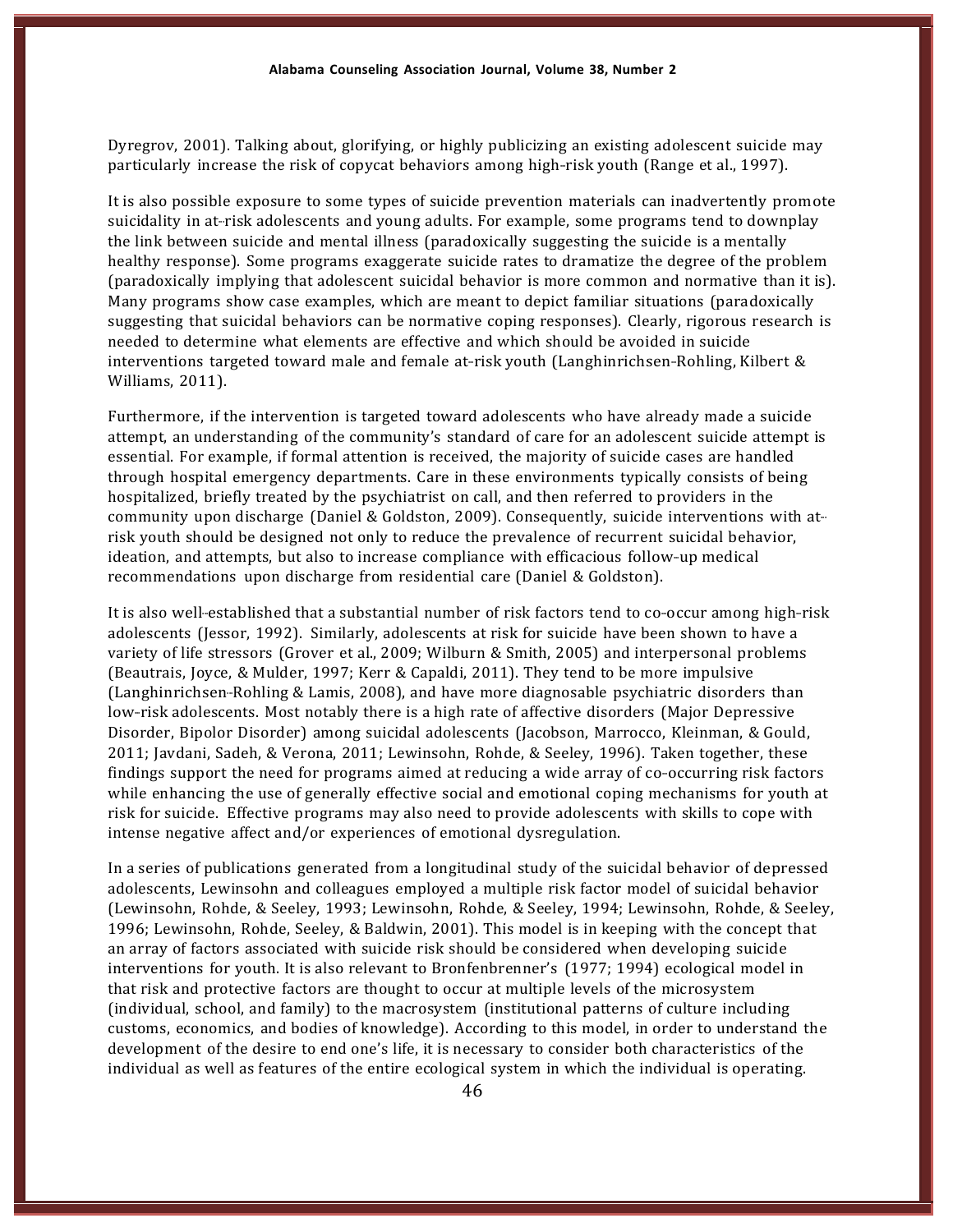Two important considerations can be derived from this model. First, reducing related risk factors (e.g., depressive symptoms, alcohol use and misuses) can be expected to have the ancillary benefit of reducing suicidal behavior in youth. Second, adolescents each have a unique constellation of factors operating in their unique ecological system. Some aspects of particular systems may require the development of a culture-specific intervention. In other cases, a culturally relevant adaptation of an already accepted program may be warranted. While we know the prevalence of suicidal behavior differs between genders, across age groups, and among cultures (Langhinrichsen-Rohling, Friend, & Powell, 2009), relatively little research has been conducted to determine what, if any, adaptations are needed for existing suicide interventions.

Kraemer and colleagues (1997) suggested the effectiveness of most suicide interventions will depend largely on how well each of these programs serves to mitigate the key risk factors for suicidal behavior. It is also essential that a wide variety of strategies be utilized to identify the whole range of at-risk individuals, as evidence suggests existing suicide prevention centers and traditional mental health resources will miss the majority of young people at high risk for suicide (Kisch, Leino, & Silverman, 2005). Unfortunately, the majority of current clinical suicide risk assessment methods focus on assessing suicide risk directly. Few clinicians are routinely using indirect suicide risk assessment methods or systematically measuring an array of risk factors that may be associated with a higher probability of suicidal behavior.

Nock and Banaji (2007a) noted that relying on overtly assessing suicidal intent is problematic because individuals who are experiencing suicidal thoughts often conceal or deny such thoughts in order to avoid unwanted formal interventions and/or potentially stigmatizing treatment. Thus, although research using direct methods has shown suicide ideation to be prevalent among adolescents, relying on youth to self-report their suicidal thoughts so they may be included in a formal suicide intervention may not best serve our need in identifying as many at-risk adolescents as possible.

In keeping with this goal, researchers have delineated a construct of suicide proneness (Lewinsohn et al., 1995; Lewinsohn, Langhinrichsen-Rohling, Rohde, & Langford, 2004) that is defined to include both overtly suicidal behaviors and less overtly death-promoting behaviors that have known associations with suicidality. According to Lewinsohn and colleagues' theory, suicide proneness consists of a single domain to which all varieties of potentially life-threatening and lifeextending behaviors belong. Life-threatening and life-extending behaviors were broadly defined to include thoughts, feelings, and actions by these colleagues. Therefore, the high-risk suicide prone individual is one who is both engaging in life-threatening thoughts, feelings, and actions as well as failing to engage in various types of life-extending behaviors. Measuring both aspects broadly should facilitate our ability to detect high-risk adolescents.

At the theoretical level, Lewinsohn et al. (1995) also asserted that suicide proneness is comprised of four disparate suicide-related domains: death and overtly suicide behaviors; illness and health behaviors; risk and injury behaviors; and self-denigrating or self-enhancing behaviors. Recognizing the interrelationships among these four suicide-related domains was expected to facilitate the process of identifying individuals engaging in life-threatening behavior that may be less overtly suicidal and thus, missed by other suicide-focused assessment strategies. Lewinsohn and colleagues then constructed an instrument to measure the overall construct of suicide proneness. This measure, the Life Attitudes Schedule (LAS), subsequently evolved to include the Life Attitudes Schedule-Short Form (LAS-SF). Use of either of these measures has shown to be effective in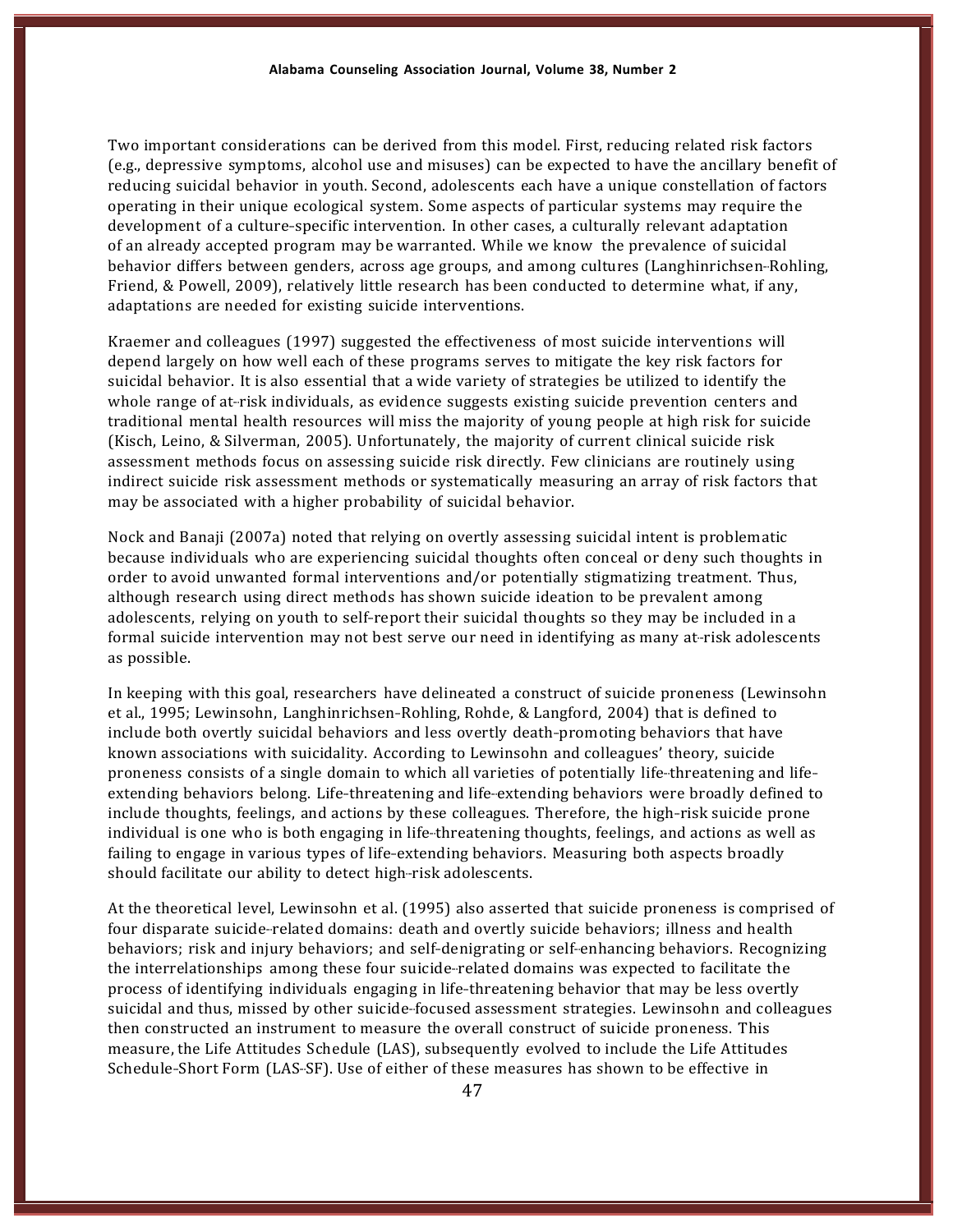identifying youths at-risk for suicide (Langhinrichsen--Rohling & Lamis, 2008; Langhinrichsen-Rohling, Sanders, Crane, & Monson, 1998). Consequently, it should be considered as an additional screening measure for youth suicide prevention programs.

Another group of researchers have also considered using less overt or direct methods to identify youth at-risk for suicide. Specifically, a variation of the computer administered Implicit Association Test (IAT; Greenwald, McGhee, & Schwartz, 1998) has been developed to assess suicidal behavior through the measurement of implicit cognitions (Nock & Banaji, 2007b). To date, the studies which have used this task to assess suicidal intentions indirectly have been shown to add incremental validity to the suicide risk assessment process (Nock & Banaji, 2007a; 2007b; Nock et al., 2010). Although this type of assessment requires more resources for administration, it also should be considered as an addition to a traditional screening protocol for suicide among youth.

A recent model of how suicide develops has generated considerable recent research and clinical interest; this model also has important implications for suicide risk assessment and suicide intervention efforts with youth. The model is called The Interpersonal-Psychological model of suicide (Joiner, 2005). It was developed to increase the precision with which suicidal behavior could be predicted. This model consists of three proximal, causal, and interactive factors (Van Orden et al., 2010). According to Joiner's theory, two of these factors work in concert to increase a person's desire to commit suicide. The first factor is thwarted belongingness, which is experienced through intense feelings of loneliness and social isolation. Joiner theorized that the need to belong is fundamental. When this need is satisfied, it operates as a protective factor but, when unmet, it becomes a significant risk factor for suicidal behavior. Joiner's belongingness construct is similar to what Heisel, Flett, & Hewitt, (2003) has labeled as social hopelessness. Social hopelessness has been characterized as the anticipation that one will never "fit in" and that the need to belong will be left unsatisfied indefinitely. Thwarted belongingness or social hopelessness is thought to occur when one feels alienated from others or when a person is displaced outside of one's desired social support network.

Joiner's second factor is perceived burdensomeness. Individuals who perceive themselves to be a burden on others, particularly family members and loved ones, have been shown to be more likely to think about killing themselves (Van Orden, Witte, Gordon, Bender, & Joiner, 2008). These individuals are also more likely to possess misinterpretations about their ability to be effective in group activities. Specifically, they believe their feelings of ineffectiveness are stable and permanent and are impinging upon other people's ability to accomplish goals and tasks (i.e., they believe that their loved ones would be better off without them). Theoretically, according to Joiner's Interpersonal-Psychological model, when both thwarted belongingness and perceived burdensomeness are activated, it is expected the individual will have a strong desire to kill himself or herself. This desire might manifest in youth engagement in suicidal gestures and behaviors.

Joiner's Interpersonal-Psychological model of suicide contains a third factor that is hypothesized to explain how an individual might progress from a desire to die (suicide ideation) to actually engaging in a suicide attempt or completing the act of suicide. According to Joiner's model, suicidal behaviors and actions will only occur in individuals who have acquired the capability to suppress their physiological self-preservation mechanisms. Self-preservation instincts help individuals avoid painful experiences and self-harm whenever possible. According to the model, in order to attempt or complete suicide, an individual has to have an acquired capability for the self-destructive behavior (i.e., an increased tolerance of pain in conjunction with a reduced fear of death). While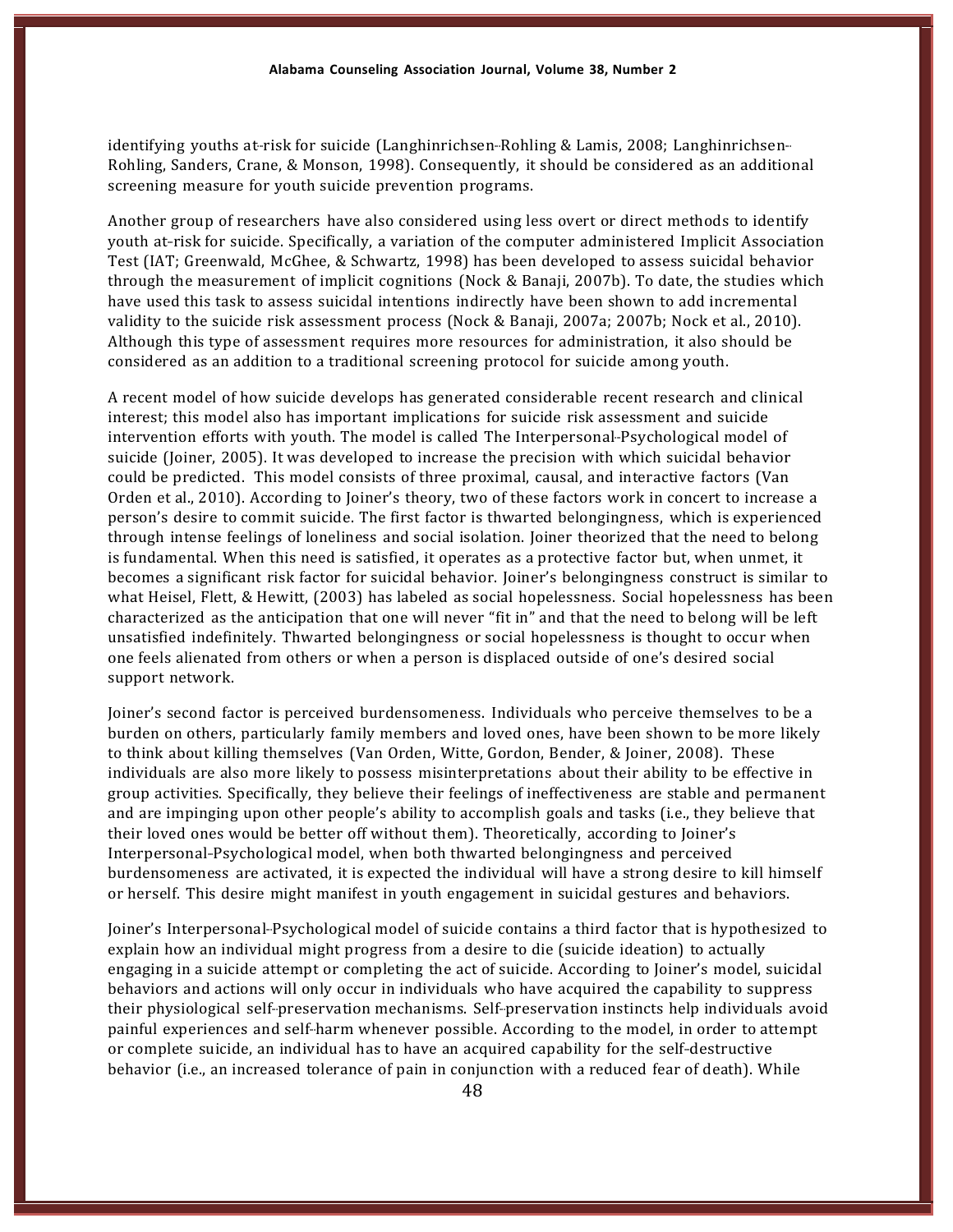habitual self-mutilation or intentional self-injury are proposed ways to learn to suppress selfpreservation instincts, Joiner also noted that accidental injuries, illness, violent victimization, child abuse and/or repeated engagement in risky or dare-devil behaviors would also be effective ways to reduce fear of death and increase one's tolerance of self-inflicted pain. As predicted by the model, painful and provocative experiences have been shown to predict adolescents' levels of acquired capability for self-harm (Witte et al., 2008). Thus, this model has already received a considerable amount of research support; however, it has yet to be directly translated into an efficacious intervention for youth. None-the-less, measuring these constructs in youth (thwarted belongingness, perceived burdensomeness, and acquired capability) are also likely to aid the suicide risk assessment process. These constructs may also serve as markers of success in an efficacious intervention.

#### **Existing Interventions**

There have been two very recent and comprehensive review papers that focused on evaluating suicidal interventions for young people (Daniel & Goldston, 2009; Robinson, Hetrick, & Martin, 2010). Both reviewers concluded there is limited evidence about the effectiveness of existing interventions and there is not enough data from controlled trials to recommend one intervention over another. However, each systematically searched the literature for effectiveness trials that contained outcome data (Daniel & Goldstein, 2009; Robinson et al., 2010) and both compiled tables of existing suicide interventions. Thus, each made an important contribution to the literature.

Another recent review (2009) by Miller, Eckert, and Mazza focused only on suicide prevention programs (*n* = 13) that were implemented in schools. Consistent with the other reviews, these authors lamented the absence of measures of program implementation integrity, component analysis, and longitudinal data about program replicability. However, Miller et al. did identify two programs that may be particularly efficacious. One was a universal program that focused on psychological education about suicide, while including distress and coping skills (Klingman & Hochdorf, 1993). The other was a 30-week program (3 session per week) that combined suicide awareness with a focus on addressing and diminishing related risk-taking behaviors (LaFromboise & Howard-Pitney, 1995).

Another systematic review, utilizing the *Guide to Community Preventive Services* was recently conducted by York and colleagues (in press). This later review focused exclusively on universal suicide prevention programs (strategies directed toward the population as a whole) of which 16 were identified. The approaches included in this review included behavioral change interventions, health and education system level interventions, and environmental interventions. No studies evaluating legislation or public policy interventions were identified for inclusion; however, many have suggested that restricting youth access to firearms shows promise as a prevention approach (e.g., Eddy, Wolpert, & Rosenberg, 1987).

Several conclusions were derived from the York and colleagues (in press) review. First, student curriculum, competence based programs, and student curriculum in conjunction with gatekeeper training, have been demonstrated to increase students' knowledge of suicide and to positively impact their suicide-related attitudes and risk factors (e.g., hopelessness). Unfortunately, however, there is little evidence that these universal programs serve to decrease youth engagement in suicidal behavior (York et al., in press).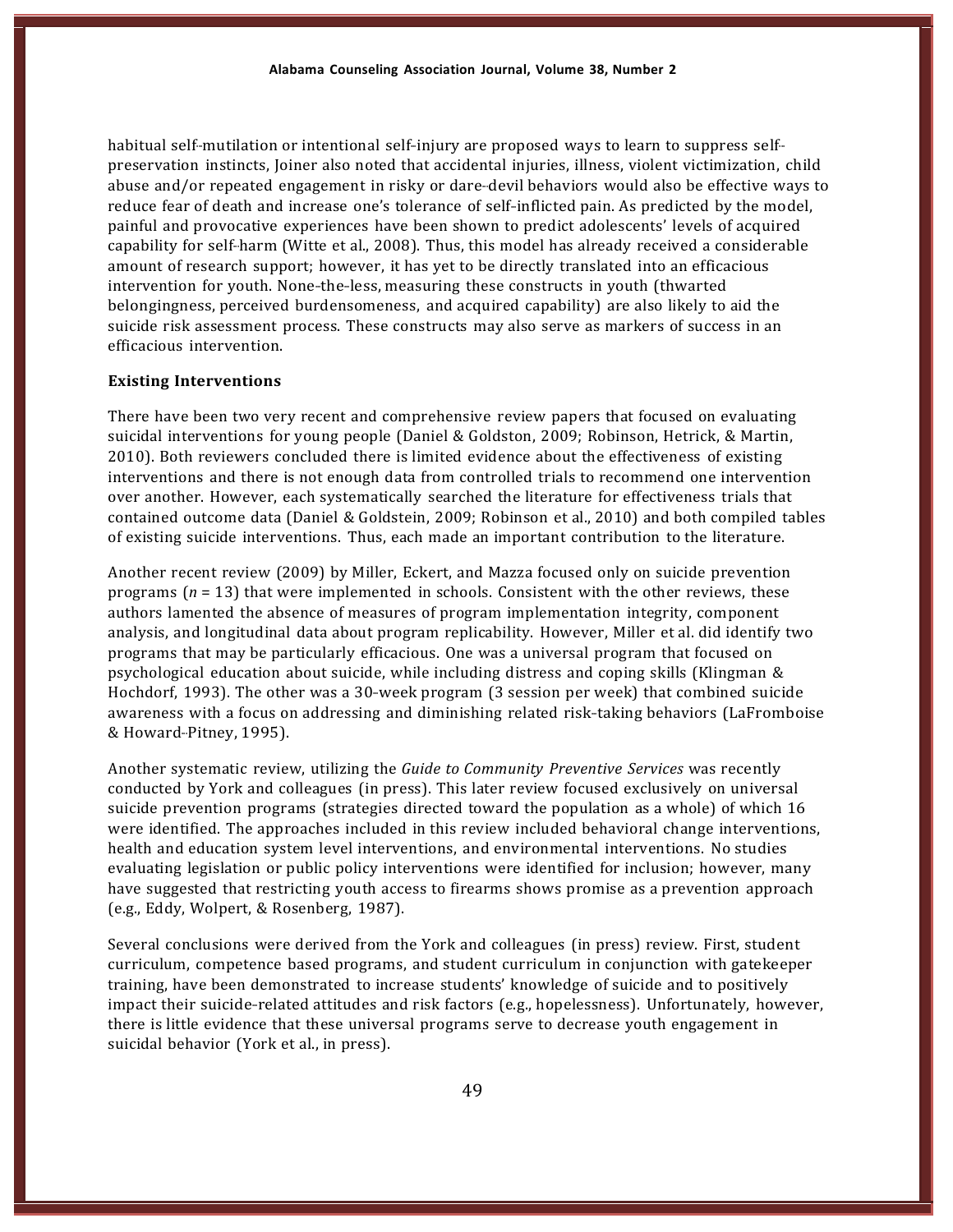In addition, in 2003, Gould, Greenberg, Velting, and Shaffer published a critical review of the previous ten years of youth suicide risk and prevention interventions. They focused on the three domains in which youth suicide programs are implemented: school, community, and health-care systems. School programs vary in nature and include: adding awareness curriculum; offering skills training, introducing a screening protocol, giving school based personnel gatekeeper training, developing peer mentors, and providing more accessible crisis/postvention services within the school environment. Community services range from crisis centers and hotlines, to media education and guideline development about the nature and extent of the publicity that should be accorded to a youth suicide. Within the health-services domain, efforts have focused on increasing provider education, facilitating service utilization and access to psychotherapy and medication, training staff in suicide crisis management, and encouraging compliance with inpatient care and outpatient follow-up treatment. Across these domains, Gould et al. (2003) concluded that school based skills-training, physician and media education, and restriction of access to firearms, in conjunction with enhanced access to and utilization of psychopharmacological and psychological interventions for individuals screened to be at-risk, all show promise and warrant continued investigation.

Therefore, to take a different approach from the existing reviews, in the current review, we will limit our focus to existing interventions that can be categorized into one of three categories: interventions dedicated to primarily improving the well-being of the already suicidal youth, interventions dedicated to helping the suicidal youth and their family, and interventions primarily dedicated to improving the family functioning as a whole in the wake of suicidal activity by the youth. These programs can all be considered interventions rather than general suicide prevention programs. When there has been research to determine the effectiveness of each of these programs, most of these existing youth suicide interventions have been compared to standard emergency department care (routine care or treatment as usual); as a wait-list or no treatment condition for suicidal youth would be unethical.

## **Youth Focused Suicide Interventions**

When discussing interventions wherein the primary intended effect is improving the well-being of the suicidal youth, a number of interventions have been utilized including: the rapid response intervention (Greenfield, Larson, Hechtman, Rousseau, & Platt, 2002), the supportive and educational intervention (Deykin, Hsieh, Joshi, & McNamara, 1986), the social support intervention (King et al., 2006), the skills based (cognitive-behavioral) intervention (Donaldson, Spirito, & Esposito-Smythers, 2005), the developmental group therapy intervention (Wood, Trainor, Rothwell, Moore, & Harrington, 2001), the service utilization "green card" intervention (Cotgrove, Zirinsky, Black, & Weston, 1995), the psychopharmacological intervention (Brent et al., 2009), the interpersonal problem solving intervention (McLeavey, Daly, Ludgate, & Murray, 1994), the LifeSPAN therapy intervention (Power et al., 2003), and variants of cognitive-behavioral therapy (CBT) (Slee, Garnefski, van der Leeden, Arensman, & Spinhoven, 2008). Even though each one of these interventions embraces the same goal of suicide prevention in high-risk youth and most primarily focus on intervening directly with the suicidal youth; each has at least one important difference in how the intervention approach is manifested. These differences will be highlighted in the descriptions below.

Specifically, the rapid response intervention (Greenfield et al., 2002) helps facilitate post-emergency department care by contacting families and arranging after-care services to begin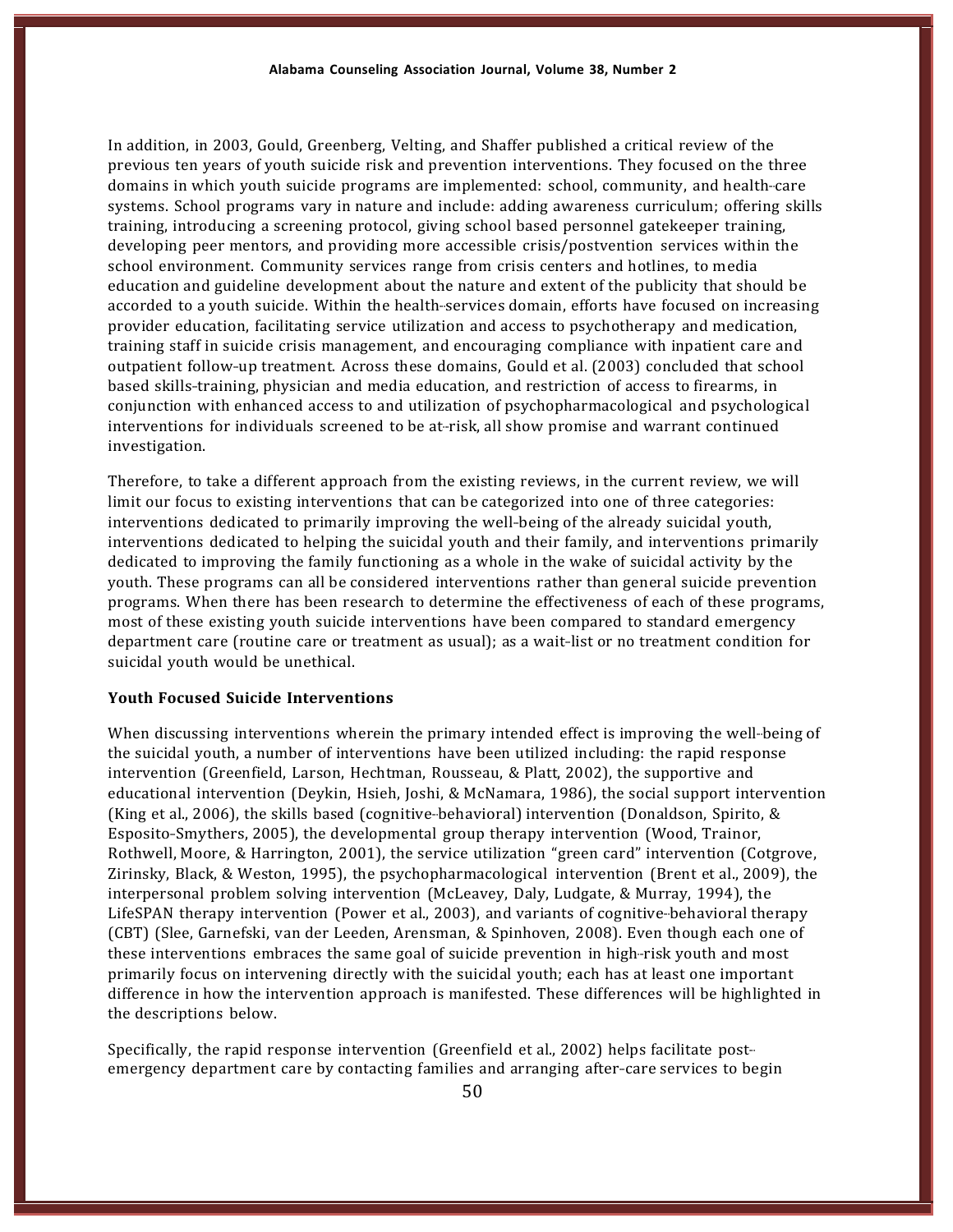immediately following the emergency department visit. This strategy differs from standard emergency department care or treatment as usual in which there can be long waits for after-care service provisions to begin and often access to these services must be initiated by the suicidal youth and his or her family.

The supportive and educational intervention (Deykin et al., 1986) uses community outreach social workers to provide support and advocacy to the suicidal adolescent. This pragmatic type of intervention is administered rather than providing more feeling focused therapy. This intervention also offers education to potentially suicidal youth who are located within the school or health service systems.

In the social support intervention (King et al., 2006), suicidal youths are assigned to a Youth--Nominated Support Team (YST) on which they can independently choose who they desire as their support persons. During this intervention, weekly contact between the YST and the suicidal youth is encouraged. Special training is provided to the members of the YST in order to enhance their effectiveness. The purpose of this intervention is to decrease suicidal youth's feelings of loneliness or thwarted belongingness.

The skills based intervention (Donaldson et al., 2005) emphasizes enhancing the youth's ability to problem solve and manage their affect appropriately. This intervention is predicated on the notion that the youth feels powerless to influence others in socially acceptable ways (Berman & Jobes, 1991). In this intervention, parents can provide collateral information to the help providers when it is deemed necessary. Other interventions that focus on improving interpersonal problem solving skills exist (McLeavey et al., 1994; Rudd, et al., 1996); some of these interventions are conducted in a group format (Hazell, et al., 2009). Others focus on problem-solving around barriers to postdischarge treatment compliance (Spirito, Boergers, Donaldson, Bishop, & Lewander, 2002).

Moreover, several therapists have adapted cognitive-behavioral therapy to meet the needs of suicidal adolescents. One of the most well-known adaptations was constructed by Rudd, Joiner, and Rajab (2001). These authors have created a treatment manual for their time-limited approach that is described in their book, "Treating suicidal behavior: An effective, time-limited approach." Slee and colleagues (2008) utilized a similar approach by providing 12-sessions of cognitive behavioral therapy for individuals who had engaged in deliberate self-harm.

The developmental group therapy intervention for suicidal youth (Wood et al., 2001) consists of an initial assessment and six acute group sessions. Each of these sessions focuses on one of the six main themes that are deemed relevant to the suicidal adolescent. After this, the adolescent remains in a more general long-term therapy group until the youth feels ready to terminate the help.

As a component of the service utilization intervention (Cotgrove et al., 1995), adolescents are presented with a green card or token. This token allows each adolescent to gain re-admission to the hospital as needed. Youths in this intervention also receive routine care. It is thought that possession of the token will provide the youth with a general mental safety net, as well as access to a physical oasis should they need additional safety as they work through their suicidal crisis.

Some individually focused suicide interventions (Brent et al., 2009) are psychopharmacological in approach. They tend to consist of treating youth with medications such as selective serotonin reuptake inhibitors (SSRIs) in order to alleviate the underlying depression or the presumed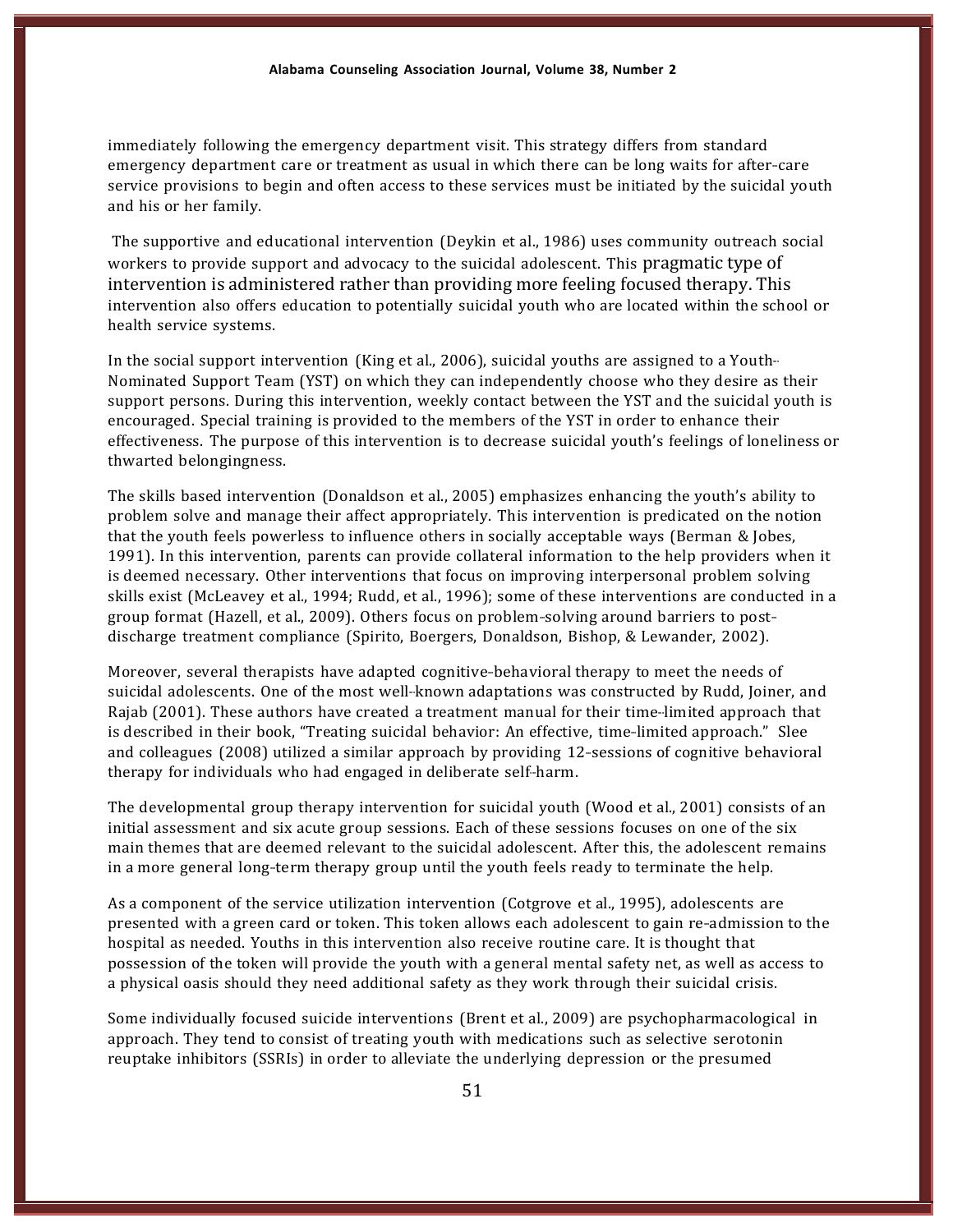neurochemical imbalance. These interventions are often used in conjunction with individual psycho-therapy.

In contrast, the LifeSPAN suicide intervention (Power et al., 2003) was developed for adolescents with severe mental illness. This intervention consists of individual sessions that directly focus on cognitive-oriented therapy and suicide prevention as manifested in an individual who is suffering with a severe mental disorder. Lastly, many existing youth-focused suicide interventions use variants of cognitive behavior therapy combined with treatment as usual in order to prevent subsequent suicidal behavior (Slee et al., 2008).

### **Family Inclusive Suicide Interventions**

Interventions dedicated to simultaneously helping the suicidal youth and their families have also been developed and implemented. These programs are thought to be beneficial as an adolescent suicide attempt typically has a widespread impact on the youth's family (Daniel & Goldston, 2009). Family factors that are related to youth suicide include frequent and unresolved parental conflict, the presence of childhood abuse or neglect, and the occurrence of unmet or unrealistic expectations (Langhinrichsen-Rohling, Monson, Meyer, Caster, & Sanders, 1998).

There are several existing family based interventions for youth suicide which deserve comment. For example, there is the motivational educational emergency room intervention (Rotheram-Borus et al., 1996, 2000), which begins with requiring the family to view a videotaped presentation which describes the dangers of youth suicidal behavior and benefits of treatment for the adolescent and the family. This treatment also includes one crisis family therapy session. The youth simultaneously receives brief individual cognitive-behavioral therapy. As part of this intervention, all emergency department staff are also provided with education about youth suicidal behavior. In contrast, Harrington and colleagues (1998) offer a brief 5-session home-based family intervention that occurs once the adolescent is discharged from inpatient treatment. Donaldson and colleagues (2005) tested a 6-month intervention that combined individual and family sessions and included both an active phase of treatment (over the first three months) and a maintenance phase of treatment (over the last three months).

Recently, several groups have begun utilizing family-inclusive adaptations of dialectical behavior therapy (DBT) to treat suicidal youth (Katz, Cox, Gunasekara, & Miller, 2004; Rathus & Miller, 2002, Turner, 2000). These adaptations have worked to increase their relevance to adolescents by reducing the length of therapy and by simplifying the skills training components of traditional DBT. In the modified DBT, the parents are involved in the skills training group. They are then encouraged to serve as coaches for their adolescent. The family members are also involved in the individual therapy sessions. A recent treatment outcome study of suicide-related DBT compared with treatment as usual  $(n = 62$  adolescents) revealed that while both treatments reduced youth parasuicidal behavior, depressive symptoms and one year incidence of suicide ideation, DBT also resulted in a significant reduction of behavior incidents during admission (Katz et al., 2004).

Even more recently, Diamond and colleagues (2010) reported on an attachment-based family therapy intervention for suicidal youth (Diamond et al., 2010). This intervention combines behavioral, cognitive, and psycho-educational therapy. The treatment consists of five tasks for the family to complete. These tasks are: a relational reframe task, the adolescent alliance task, the parent alliance task, the reattachment task, and the competency task. It is thought that the family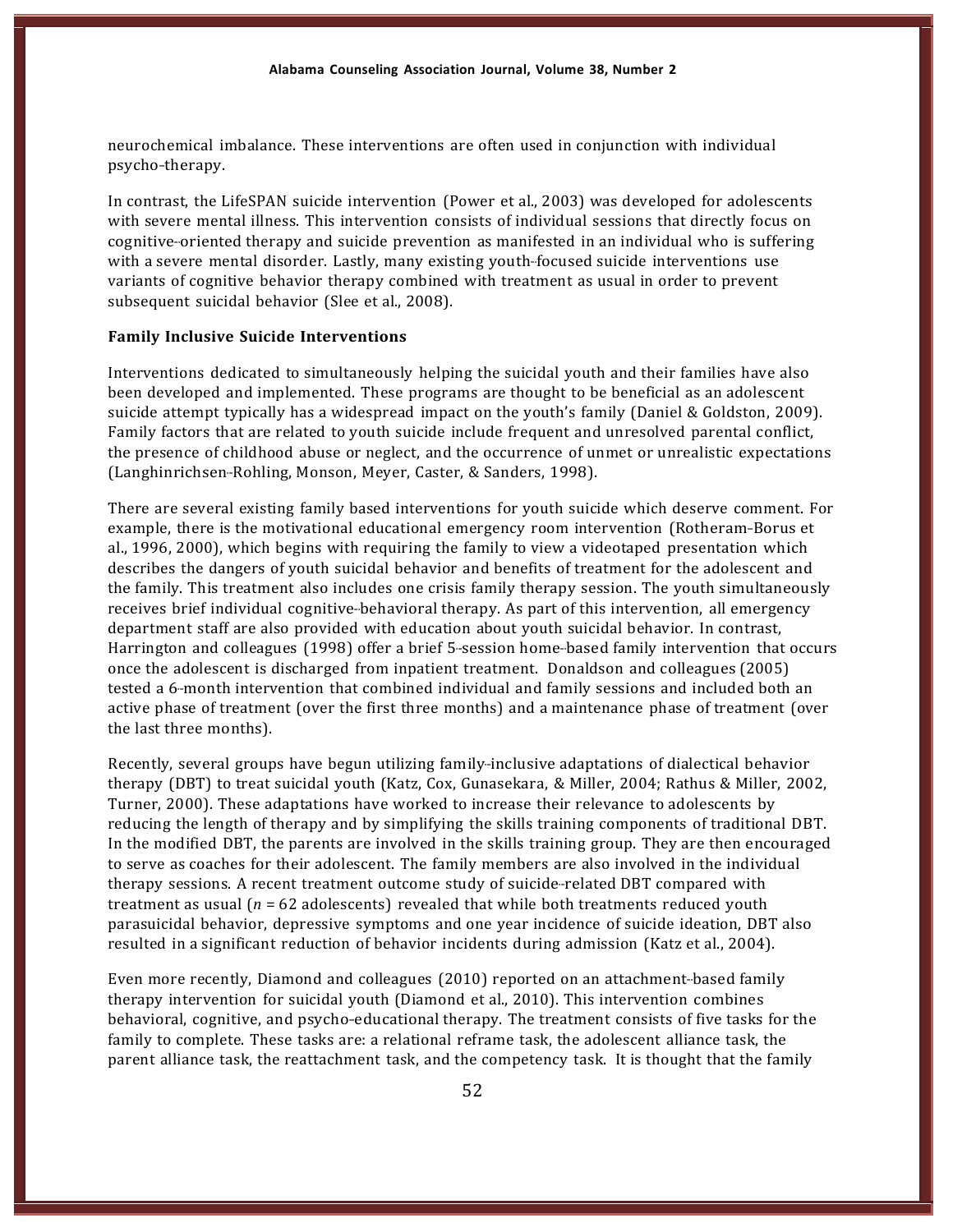will increase their sense of connectedness and improve their ability to communicate effectively through completion of these tasks.

# **Family Focused Suicide Interventions for Youth**

The third set of youth suicidal interventions are predicated on the assumption that any youth who is engaging in suicidal behavior has experienced a family environment which is in some way dysfunctional. Consequently, these interventions target the family's functioning as the way to reduce the suicide risk to the adolescent. One of these interventions is the in-home family program and another is called multi-systemic family therapy (MST) (Harrington et al., 1998; Huey et al., 2004). The in-home family intervention sessions focus on improving family problem solving and communication while simultaneously exploring how the adolescent's developmental issues may be affecting the family. In contrast, the MST intervention was designed for families that contain a youth who has identified behavioral and emotional problems. This intervention works to improve parenting abilities while enhancing the families' ability to communicate with their problematic youth. The program also encourages social activity among youth involved in the program. Other general family-focused interventions may also be effective with suicidal adolescents and their families (The Strengthening Families Program, Kumpfer, 2004).

Taken as a whole, the existing interventions for youth seem to recognize the need to enhance the suicidal adolescent's sense of belonging by increasing social skills and through involvement in group therapy. In many of the programs, there is also a recognition that facilitating the relationships between the youth and his or her family is likely to reduce suicidality. Strategies to help families include enhancing communication skills, facilitating family problem solving, and encouraging the completion of shared family-oriented tasks that promote alliance building and perceived support among family members.

#### **Evidence for the Effectiveness of Suicide Interventions**

The empirical literature validating the effectiveness of particular suicide interventions is relatively sparse; clearly, this is an area that needs continued attention in spite of the difficulties inherent in studying programs directed toward youth who are potentially suicidal (Daniel & Goldston, 2009). In fact, in 2009, Daniel and Goldston's review concluded that "despite public health concern, there are insufficient data available from controlled trials to recommend one intervention over another for the treatment of suicidal youths" and "to date, however, it appears that interventions for suicidal youth have been, in general, more successful at affecting aspects of service utilization and delivery than in reducing rates of suicide attempts per se" (Daniel & Goldston, 2009, p. 259).

#### **Gender, At---risk Populations, and Youth Suicidal Behavior**

Even less is known about the degree to which existing suicide interventions may be differentially effective for male versus female adolescents or for youth who are embedded in an at-risk population or culture (Langhinrichsen-Rohling et al., 2009). However, we do know that the prevalence and expression of various types of suicidal behaviors are impacted by gender, age, race, sexual orientation, and culture. It stands to follow existing interventions may need to be modified to be well-suited for delivery in particular contexts and with particular subgroups of individuals (Langhinrichsen-Rohling, O'Brien, Klibert, Arata, & Bowers, 2006).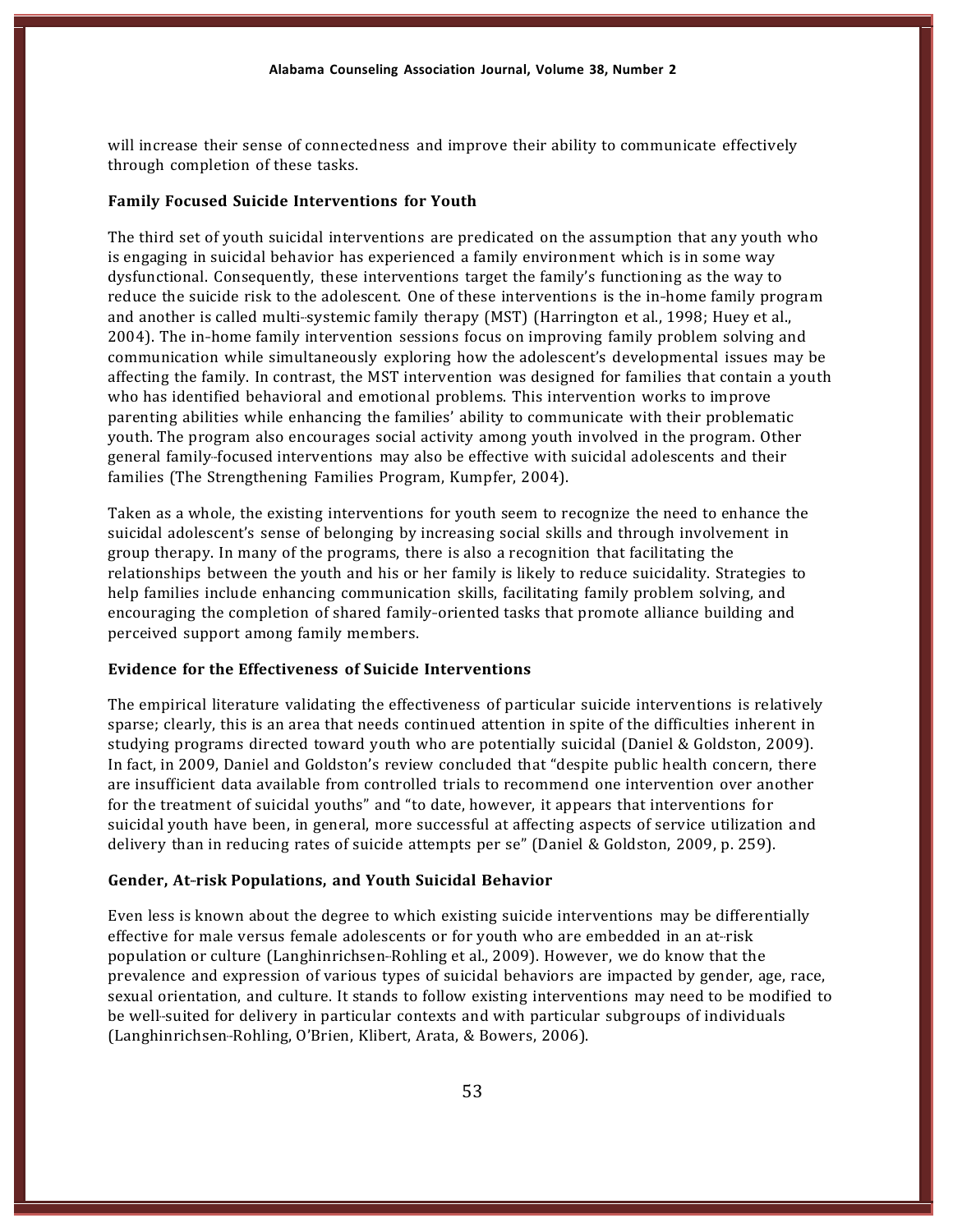For example, a gender paradox has been demonstrated such that women are more likely than men to express suicide ideation and make non-fatal suicide attempts, whereas men complete suicide at higher rates than women (Canetto & Sakinofsky, 1998). In keeping with this paradox, a recent review of 128 studies of 513,188 adolescents indicated that girls engage in suicide ideation, plans and attempts at higher rates than do boys (Evans, Hawton, Rodham, & Deeks, 2005). At the same time, however, within the United States, male adolescents have been shown to complete suicide at higher rates than female adolescents (American Association of Suicidology [AAS], 2010) and the rate at which male youth commit suicide increases from ages 11 to 21 (Conner & Goldston, 2007).

In addition, two important risk factors for suicide are known to have gender-specific components to their prevalence and expression. The first is depressive symptomology, which tends to be more frequently reported by girls (Blair-West & Mellsop, 2001; Lamis et al., 2010). The second is alcohol and substance use (see Bagge & Sher, 2008 for a review) which tends to be more frequently reported by boys. Across these two risk factors, cross-gender behavior may signal greater risk. For example, depression is more commonly diagnosed in women than in men. However, the risk of suicide may be as much as ten times higher for men with depression than women with depression (Blair-West & Mellsop, 2001). Similarly, although mood variability is more common for college women than men, emotional dysregulation or variability was a better predictor of the suicide attempts of college men than of college women (Witte, Fitzpatrick, Joiner, & Schmidt, 2005).

Conversely, boys have been shown to have higher rates of conduct disorder and to engage in more frequent acts of delinquency than girls. However, higher levels of delinquency were more associated with suicide proneness for female than male college students (Langhinrichsen-Rohling et al., 2004). Likewise, recent alcohol consumption was a unique predictor of suicide ideation for college women but not for men (Stephenson, Pena-Shaff, & Quirk, 2006), even though alcohol abuse disorders are more common among men than women (Canetto, 1991).

Identifying with a sexual orientation other than heterosexual may also be associated with additional suicide risk. Researchers have consistently demonstrated that adolescents experiencing same-sex sexual attractions or endorsing a lesbian, gay, or bisexual (LGB) sexual orientation report more suicidal ideation and higher rates of suicide attempts than exclusively heterosexual adolescents (e.g., Haas et al., 2011; Kitts, 2005; Langhinrichsen-Rohling, Lamis, & Malone, 2011; Russell, 2003). Specifically, a review of the relevant research studies concludes LGB youth are one and a half to three times more likely to report suicidal ideation and one and a half to seven times more likely to have attempted suicide than non-LGB youth (Suicide Prevention Resource Center, 2008). Likewise, a 2003 meta-analysis concluded that sexual minority youth and young adults are two to four times more likely to make a suicide attempt than are their non-sexual minority peers (Burckell & Goldfried, 2003). A second even more recent meta-analysis focusing on population based studies reported a two fold increase in suicide attempts in gay, lesbian, and bisexual individuals (King et al., 2008). Suicide interventions directed toward these at-risk factors may need to be tailored to address the particular concerns and challenges faced by LGB youth, including increased incidents of discrimination and harassment, and greater likelihood of experiencing thwarted belongingness.

Ethnicity has also been related to suicide risk. For example, Native American adolescents form another specific high-risk group while both Asian Americans and African Americans tend to exhibit lower rates of suicide compared Caucasian adolescents (Langhinrichsen-Rohling et al., 2009). Subgroup differences within ethnic groups may also influence the risk of suicidal behavior. For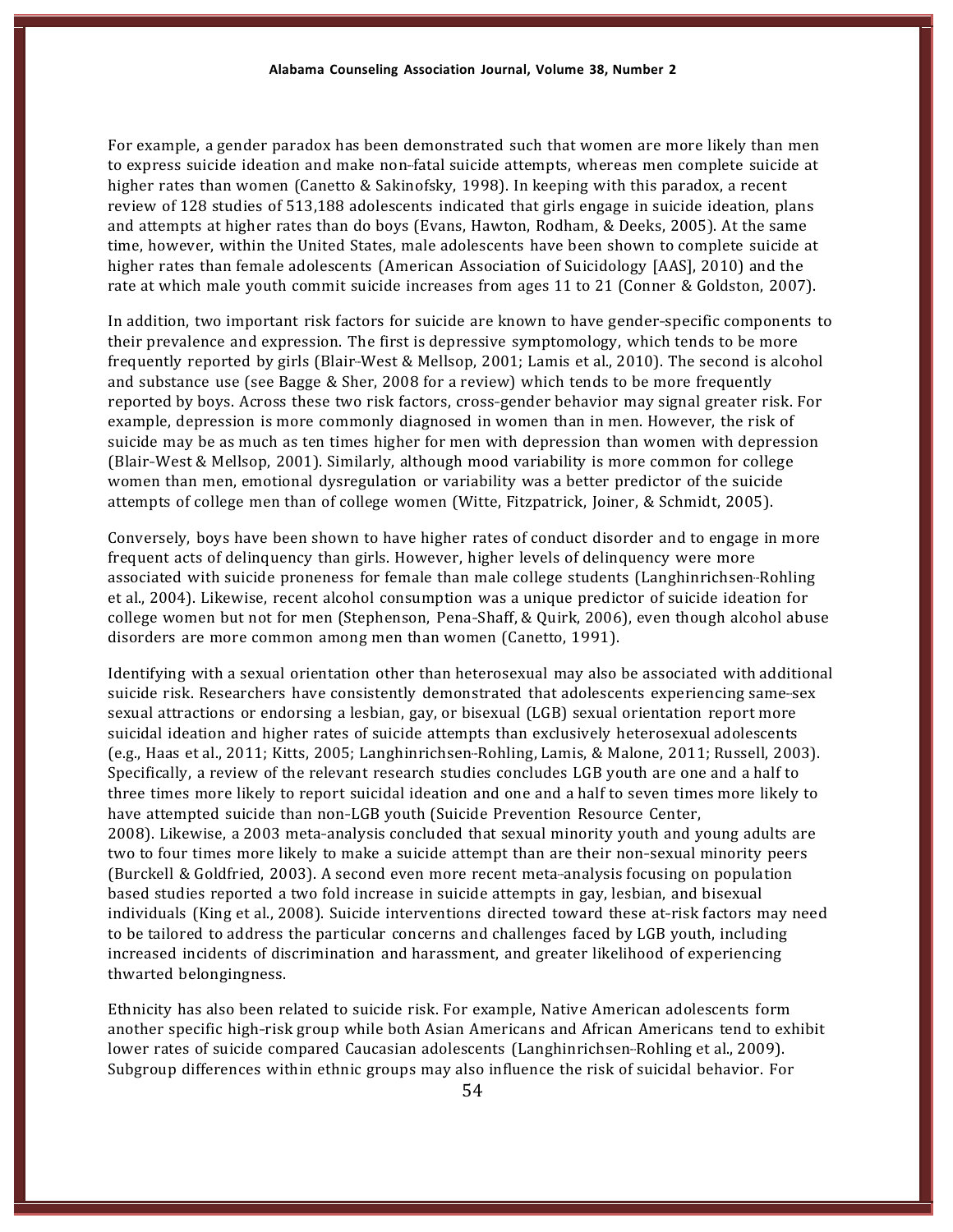example, although African Americans have a low overall risk of suicide, the gender disparity in their rates is high (African American males are disproportionately at risk). Conversely, although Native Americans have a high overall risk of suicide, the gender disparity between rates is very low (e.g., Native American females are disproportionally at risk, Langhinrichsen-Rohling et al., 2009). These subgroup differences in suicide rates and risk factors have highlighted the need for researchers to develop, adapt, and evaluate existing suicide intervention programs so they can be appropriately targeted toward particular high-risk groups (Arria et al., 2009).

In conclusion, additional work is needed in order to develop and test evidence-based interventions to intervene with suicidal adolescents of both genders who are embedded in a variety of types of romantic relationships, who come from different family structures and who have experienced different cultural contexts. It is likely that inventions that impact multiple risk factors, and that are gender-specific, multi-contextual, and developmentally appropriate, will be the most successful. In the review by Robinson and colleagues (2010), it is clear that research on the effectiveness of interventions is ongoing as a number of current studies have been registered with the clinical trials registry. These include testing SAFETY (Arsanow, 2011), mindfulness based cognitive therapy  $(Klerk, 2011)$  and an integrated suicide and substance use intervention  $(Kspostto-Smythers, 2011)$ among others.

As of now, promising suicide interventions are including strategies to help youth tolerate intense negative affect and maintain emotional regulation. Individual psychotherapy for suicide prone youth is typically being conducted in conjunction with pharmacological treatments; advances in anti-depressant medication that can be used with adolescents is ongoing. Other noteworthy suicide interventions have highlighted the need to address the family dynamics surrounding suicidal youth, often by including the family in treatment. Interventions that increase the adolescent's motivation for treatment and likelihood of treatment compliance are also under current investigation. Modes of delivery for suicide interventions may also be changing with the inclusion of technology in service access and provision. Advances in the nature of suicide interventions, their adaptability to particular subgroups of youth, and their mode of delivery are likely to be emerging. It is expected that these innovations will improve our ability to prevent suicide in youth.

### **References**

- American Association of Suicidology. (2010). *Facts about suicide and depression* [Fact Sheet]. Washington, DC: American Association of Suicidology.
- Arria, A., O'Grady, K., Caldeira, K., Vincent, K., Wilcox, H., & Wish, E. (2009). Suicide ideation among college students: A multivariate analysis. Archives of Suicide Research, 13, 230-246.
- Arsanow, J. R. (2011). Effectiveness of a family based intervention for adolescent suicide attempters (the SAFETY study). Clinical Trials Registry, ongoing http://clinicaltrials.gov/ct/show/NCT00694668.
- Aseltine, R., & DeMartino, R. (2004). An outcome evaluation of the SOS suicide prevention program. *American Journal of Public Health*, *94*, 446---451.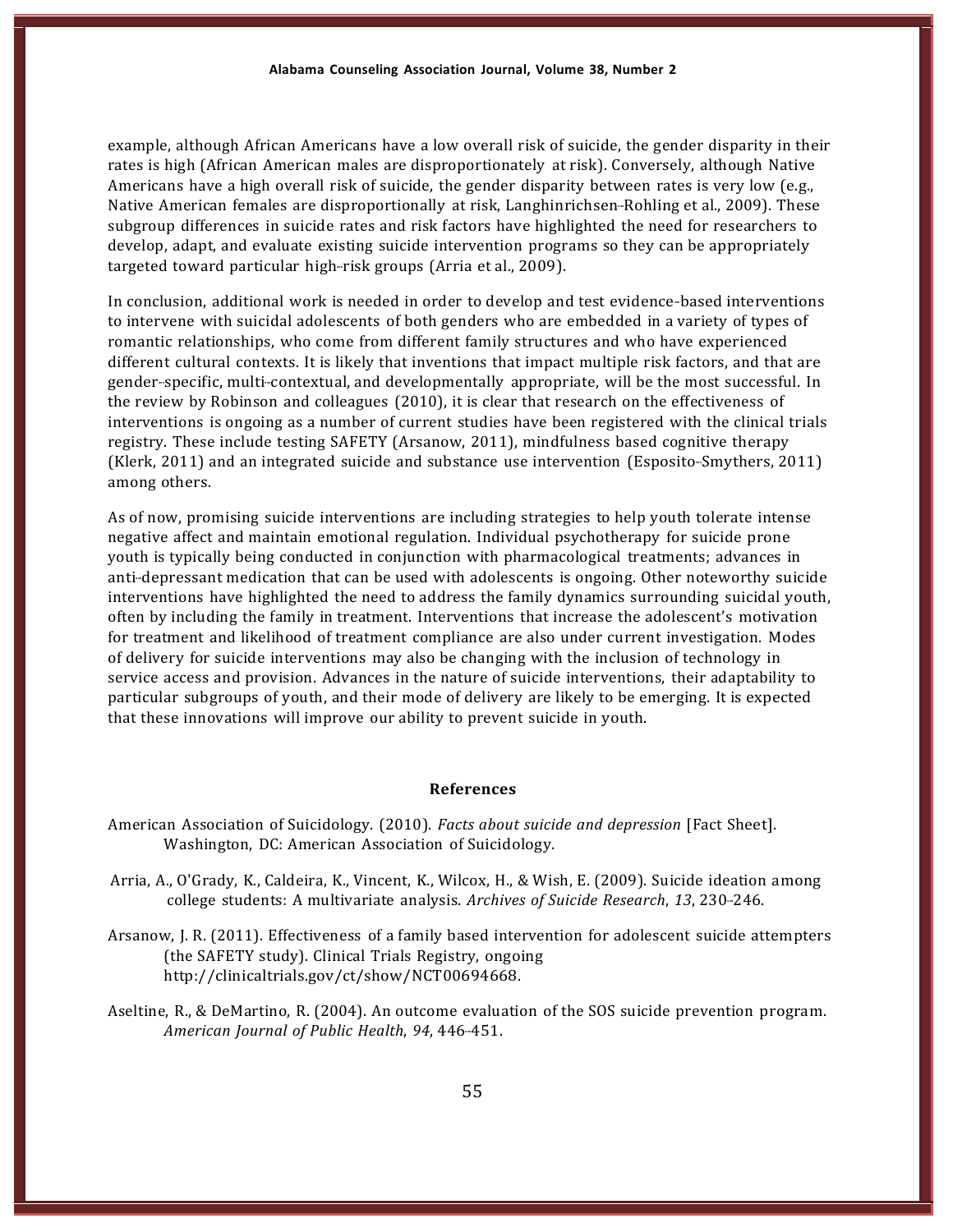- Bagge, C. L., & Sher, K. J. (2008). Adolescent alcohol involvement and suicide attempts: Toward the development of a conceptual framework. *Clinical Psychology Review*, 28, 1283-1296.
- Barak, A. (2007). Emotional support and suicide prevention through the Internet: A field project study. *Computers in Human Behavior, 23*, 971---984.
- Barrios, L., Everett, S., Simon, T., & Brener, N. (2000). Suicide ideation among US college students: Associations with other injury risk behaviors. *Journal of American College Health*, *48*, 229--- 233.
- Beautrais, A., Joyce, P. R., & Mulder, R. T. (1997). Precipitating factors and life events in serious suicide attempts among youths aged 13 through 24 years. *Journal of the American Academy of Child & Adolescent Psychiatry, 36,* 1543---1551.
- Berman, A. L., & Jobes, D. A. (1991). *Adolescent suicide: Assessment and intervention*. Washington, DC: American Psychological Association
- Blair-West, G., & Mellsop, G. (2001). Major depression: Does a gender-based down-rating of suicide risk challenge its diagnostic validity? *Australian and New Zealand Journal of Psychiatry*, *35*, 322-328.
- Brent, D., Greenhill, L., Compton, S., et al. (2009). The Treatment of Adolescent Suicide Attempters study (TASA): Predictors of suicidal events in an open treatment trial. *Journal of the American Academy of Child and Adolescent Psychiatry*, *48*, 987---996.
- Bronfenbrenner, U. (1977). Toward an experimental ecology of human development. *American Psychologist, 32, 513-530.*
- Bronfenbrenner, U. (1994). Ecological models of human development. In T. Husten & T. N. Postlethwaite (Eds.), *International Encyclopedia of Education* 2nd ed., Vol. 3, (pp. 1643– 1647). New York: Elsevier Science.
- Burckell, L. A., & Goldfried, M. R. (2003). *Suicide attempts among sexual minority and heterosexual youth and young adults: A meta---analytic review*. Paper presented at the 37th Annual Association for Advancement of Behavior Therapy Convention, Boston, MA.
- Canetto, S. (1991). Gender roles, suicide attempts, and substance abuse. *The Journal of Psychology*, *125*, 605-620.
- Canetto, S., & Sakinofsky, I. (1998). The Gender Paradox in Suicide. *Suicide and Life-Threatening Behavior*, 28, 1-23.
- Centers for Disease Control and Prevention. (2008). National Center for Inquiry Prevention and Control. Web-based Injury Statistics Query and Reporting System (WISQARS). Retrieved June 2011, from http://www.cdc.gov/ncipc/wisqars.
- Ciffone, J. (2007). Suicide prevention: An analysis and replication of a curriculum-based high school program. *Social Work*, *52*, 41---49.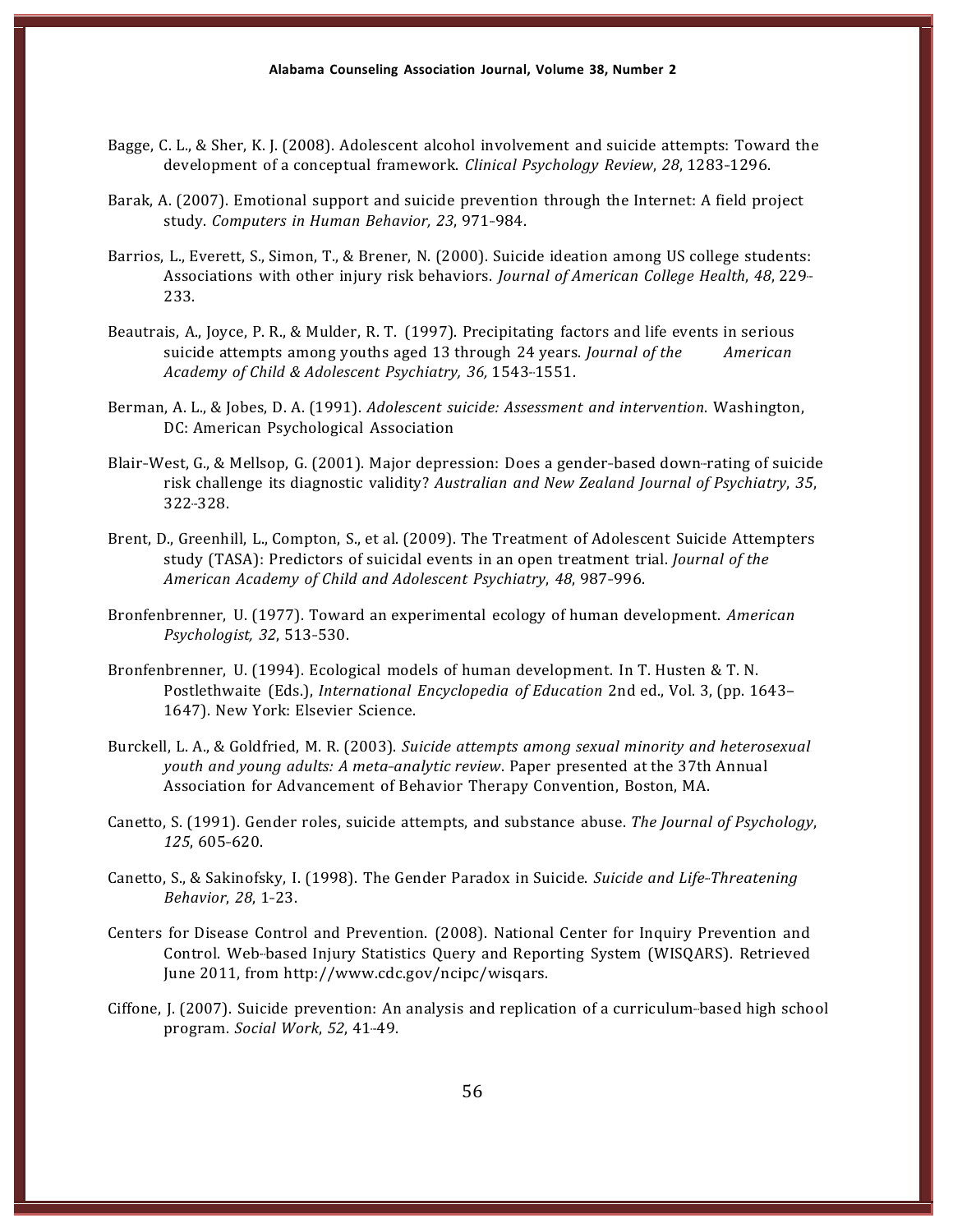- Conner, K. R., & Goldston, D. B. (2007). Rates of suicide among males increase steadily from age 11 to 21: Developmental framework and outline for prevention. *Aggression and Violent Behavior, 12, 193-207.*
- Cotgrove, A., Zirinsky, L., Black, D., & Weston, D. (1995). Secondary prevention of attempted suicide in adolescence. *Journal of Adolescence, 18*, 569–577.
- Crosby, A., Cheltenham, M., & Sacks, J. (1999). Incidence of suicidal ideation and behavior in the United States, 1994. *Suicide and Life---Threatening Behavior*, *29*, 131---140.
- Daniel, S. S., & Goldston, D. B. (2009). Interventions for suicidal youth: A review of the literature and developmental considerations. *Suicide and Life-Threatening Behavior*, 39, 252-268.
- Deykin, E., Hsieh, C., Joshi, N., & McNamara, J. (1986). Adolescent suicidal and self-destructive behavior: Results of an intervention study. *Journal of Adolescent Health Care, 7,* 88–95.
- Diamond, G., Wintersteen, M., Brown, G., Diamond, G., Gallop, R., Shelef, K., & Levy, S. (2010). Attachment-based family therapy for adolescents with suicidal ideation: A randomized controlled trial. *Journal of the American Academy of Child & Adolescent Psychiatry*, *49*, 122--- 131.
- Donaldson, D., Spirito, A., & Esposito-Smythers, C. (2005). Treatment for adolescents following a suicide attempt: Results of a pilot trial. *Journal of the American Academy of Child and Adolescent Psychiatry, 44*, 113–120.
- Eaton, D.K., Kann, L., Kinchen, S., Ross, J., Hawkins, J., Harris, W.A., et al. (2006). Youth risk behavior surveillance – United States, 2005. In: *Surveillance Studies*, June 9, 2006. MMWR 2006:55(No. SS-5):1-112.
- Eddy, D. M., Wolpert, R. L., & Rosenberg, M. L. (1987). Estimating the effectiveness of interventions to prevent youth suicides. *Medical Care, 25, 557---565*
- Ellis, T. E., & Trumpower, D. (2008). Health risk behaviors and suicidal ideation: A preliminary study of cognitive and developmental factors. *Suicide and Life-Threatening Behavior*, 38, 251-259.
- Esposito-Smythers, C. (2011). Cognitive behavioural treatment for suicidal alcohol abusing adolescents. Clinical Trials Registry, ongoing.
- Evans, E., Hawton, K., Rodham, K., & Deeks, J. (2005). The prevalence of suicidal phenomena in adolescents: A systematic review of population-based studies. *Suicide & Life-Threatening Behavior*, 35, 239-250.
- Garrison, C., Lewinsohn, P. M., Marsteller, F., Langhinrichsen, J., & Lann, I. (1991). The assessment of suicidal behavior in adolescents. Suicide and Life-Threatening Behavior, 21, 217-230.
- Gould, M., Greenberg, T., Velting, D. M., & Shaffer, D. (2003). Youth suicide risk and preventive interventions: A review of the past 10 years. *Journal of American Academy of Child and Adolescent Psychiatry, 42*, 386---405.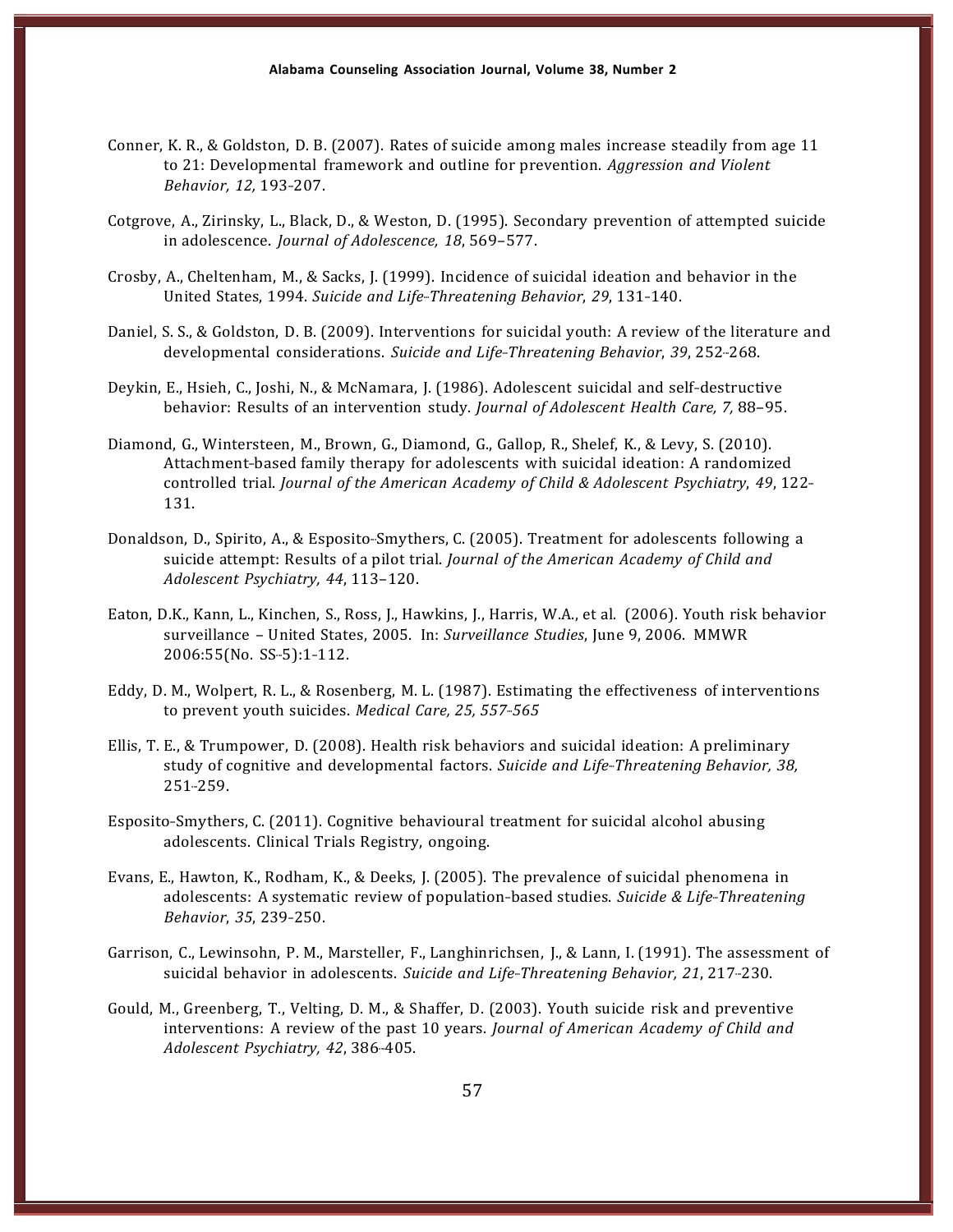- Gould, M., & Kramer, R. (2001). Youth suicide prevention. *Suicide and Life-Threatening Behavior*, 31,  $6 - 31$ .
- Gould, M. S., Velting, D., Kleinman, M., Lucas, C., Thomas, J., & Chung, M. (2004). Teenagers' attitudes about coping strategies and help-seeking behavior for suicidality. *Journal of the American Academy of Child and Adolescent Psychiatry*, *43*, 1124---1133.
- Greenfield, B., Larson, C., Hechtman, L., Rousseau, C., & Platt, R. (2002). A rapid response outpatient model for reducing hospitalization rates among suicidal adolescents. *Psychiatric Services,* 53, 1574-1579.
- Greenwald, A. G., McGhee, D. E., & Schwartz, J. K. (1998). Measuring individual differences in implicit cognition: The implicit association test. *Journal of Personality and Social Psychology*, *74*, 1464-1480.
- Greidanus, E., & Everall, R. D. (2010). Helper therapy in an online suicide prevention community. *British Journal of Guidance & Counselling*, *38*, 191---204.
- Grover, K. E., Green, K. L., Pettit, J. W., Monteith, L. L., Garza, M. J., & Venta, A. (2009). Problem solving moderates the effects of life event stress and chronic stress on suicidal behaviors in adolescence. *Journal of Clinical Psychology*, 65, 1281-1290.
- Gulliver, A., Griffiths, K., & Christensen, H. (2010). Perceived barriers and facilitators to mental health help-seeking in young people: A systematic review. *BMC Psychiatry*, 10.
- Haas, A. P., Eliason, M., Mays, V. M., Mathy, R. M., Cochran, S. D., D'Augelli, A. R., et al. (2011). Suicide and suicide risk in lesbian, gay, bisexual and transgender populations: Review and recommendations. *Journal of Homosexuality*, 58, 10-51.
- Harrington, R., Kerfoot, M., Dyer, E., McNiven, F., Gill, J., Harrington, V., et al. (1998). Randomized trial of a home-based family intervention for children who have deliberately poisoned themselves. *Journal of the American Academy of Child and Adolescent Psychiatry*, *37*, 512--- 518.
- Hazell, P., Martin, G., McGill, K., Kay, T., Wood, A., Trainor, G., & Harrington, R. (2009). Group therapy for repeated deliberate self-harm in adolescents: Failure of replication of a randomized *terial. <i>Journal of the American Academy of Child & Adolescent Psychiatry, 48, 662-670.*
- Heisel, M. J., Flett, G. L., & Hewitt, P. L. (2003). Social hopelessness and college student suicide ideation. Archives of Suicide Research, 7, 221-235.
- Hinduja, S., & Patchin, J. W. (2010). Bullying, cyberbullying, and suicide. *Archives of Suicide Research*, *14*, 206-221.
- Hovey, J. D. & King, C. A. (2002). The spectrum of suicidal behavior. In Marsh, D. T. & Fristad, M. A. (Eds.). *Handbook of Serious Emotional Disturbance in Children and Adolescents*. (pp. 284--- 303). New York, NY: John Wiley & Sons, Inc.
- Huey, S. J., Henggeler, S. W., Rowland, M. D., Halliday-Boykins, C. A., Cunningham, P. B., Pickrel, S. G., & Edwards, J. (2004). Multisystemic therapy effects on attempted suicide by youths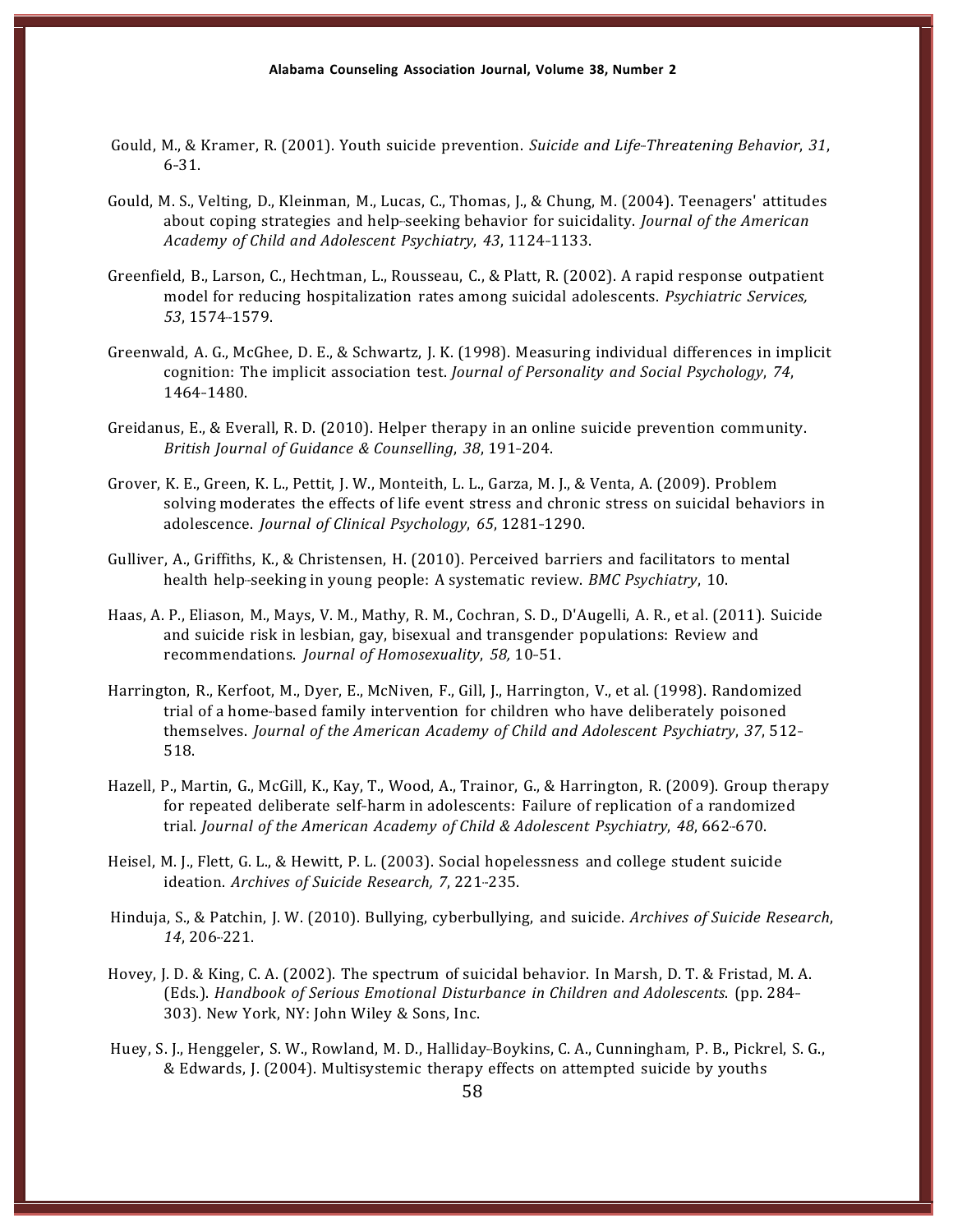presenting psychiatric emergencies. *Journal of the American Academy of Child and Adolescent Psychiatry, 43, 183-190.* 

- Jacobson, C. M., Marrocco, F., Kleinman, M., & Gould, M. S. (2011). Restrictive emotionality,depressive symptoms, and suicidal thoughts and behaviors among high school students. *Journal of Youth and Adolescence*, 40, 656-665.
- Javdani, S., Sadeh, N., & Verona, E. (2011). Suicidality as a function of impulsivity, callous– unemotional traits, and depressive symptoms in youth. *Journal of Abnormal Psychology*, *120*, 400-413.
- Jessor, R. (1992). Risk behavior in adolescence: A psychosocial framework for understanding and action. In D. E. Rogers & E. Ginzberg (Eds.), *Adolescents at risk: Medical and social perspectives.* (pp. 19-34). Boulder, CO: Westview.
- Joiner, T. (2005). *Why people die by suicide?* Cambridge, Massachusetts: Harvard University Press.
- Kalafat, J., & Elias, M. (1994). An evaluation of a school-based suicide awareness intervention. *Suicide and Life-Threatening Behavior, 24, 224-233.*
- Kann, L., Brener, N., & Allensworth, D. (2001). Health education: Results from the school health policies and programs study 2000. *Journal of School Health*, 71, 266-278.
- Kann, L., Brener, N. D., & Wechsler, H. (2007). Overview and summary: School health policies and programs study 2006. *Journal of School Health, 77,* 385---397.
- Katz, L. Y., Cox, B. J., Gunasekara, S., & Miller, A. L. (2004). Feasibility of Dialectical Behavior Therapy for suicidal adolescent inpatients. *Journal of the American Academy of Child and Adolescent Psychiatry*, *43*, 276.
- Kerr, D. R., & Capaldi, D. (2011). Young men's intimate partner violence and relationship functioning: Long-term outcomes associated with suicide attempt and aggression in adolescence. *Psychological Medicine: A Journal of Research in Psychiatry and the Allied Sciences*, 41, 759-769.
- Kessler, R. C., Borges, G., & Walters, M. S. (1999). Prevalence of and risk factors for lifetime suicide attempts in the national comorbidity survey. Archives of General Psychiatry, 56, 617-626.
- King, C., Kramer, A., Preuss, L., Kerr, D., Weisse, L., & Venkataraman, S. (2006). Youth-nominated support team for suicidal adolescents (version 1): A randomized controlled trial. *Journal of Consulting and Clinical Psychology, 74*, 199–206.
- King, M., Semlyen, J., Tai, S. S., Killaspy, H., Osborn, D., Popelyuk, D., et al. (2008). A systematic review of mental disorder, suicide, and deliberate self harm in lesbian, gay, and bisexual people. *BMC Psychiatry*, 8, 1-17.
- Kisch, J., Leino, E. V., & Silverman, M. M. (2005). Aspects of suicidal behavior, depression, and treatment in college students: Results from the Spring 2000 National College Health Assessment Survey. Suicide and Life-Threatening Behavior, 35, 3-13.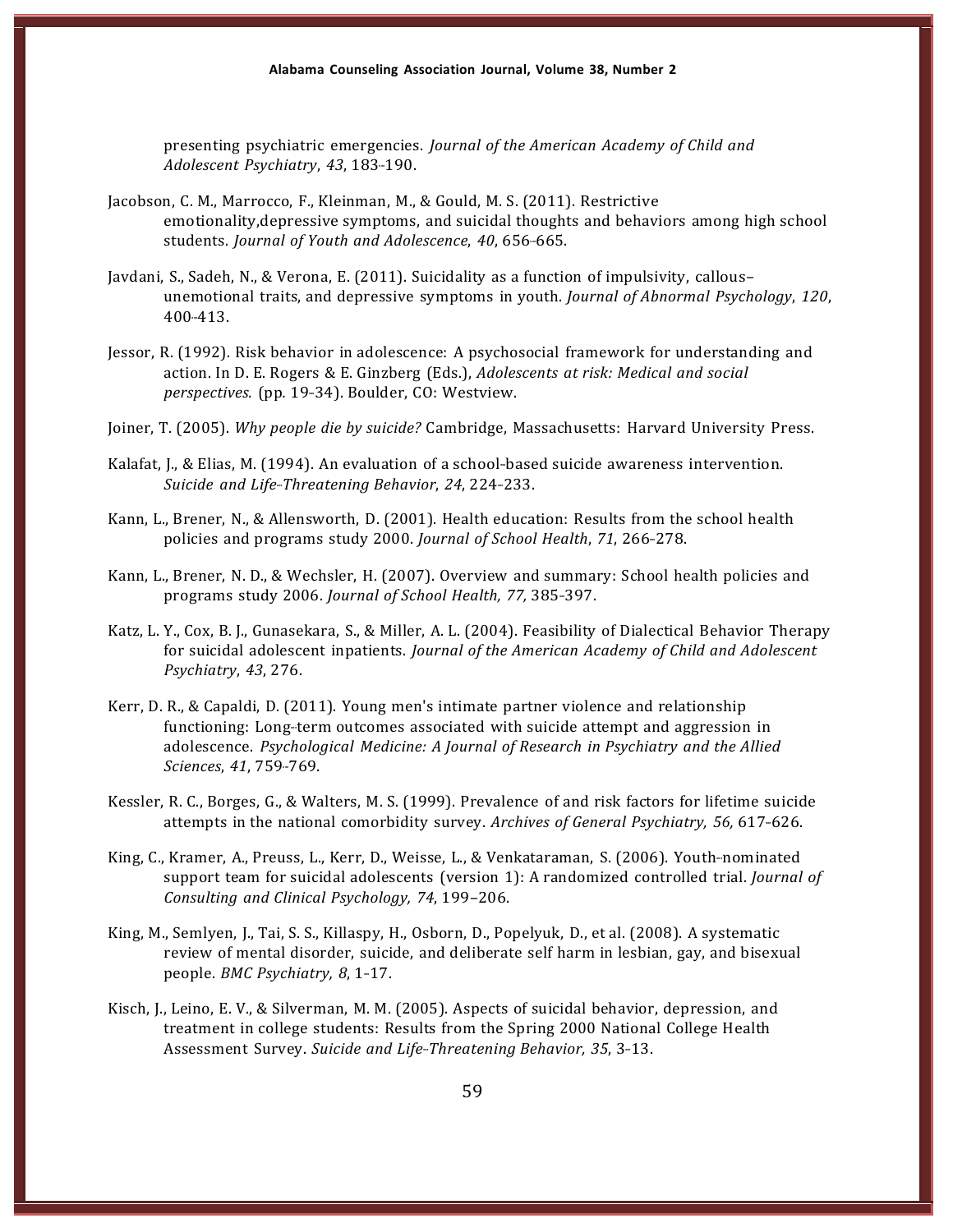- Kitts, R. (2005). Gay adolescents and suicide: understanding the association. *Adolescence*, 40, 621– 628.
- Klerk, D. (2011). The (cost) effectiveness of mindfulness training and cognitive behavioral therapy in adolescents and young adults with deliberate self harm. Clinical Trials Registry, ongoing http://clinicaltrials.gov/ct2/show/NCT00694668.
- Klingman, A., & Hochdorf, Z. (1993). Coping with distress and self harm: the impact of a primary prevention program among adolescents. *Journal of Adolescence*, 16, 121-140.
- Konick, L. C., & Gutierrez, P. M. (2005). Testing a model of suicide ideation in college students. *Suicide and Life-Threatening Behavior, 35, 181-192.*
- Kraemer, H. C., Kazdin, A. E., Offord, D. R., Kessler, R. C., Jensen, P. S., & Kupfer, D. J. (1997). Coming to terms with the terms of risk. *Archives of General Psychiatry, 54*, 337, 343.
- Kumpfer, K. L. (2004). *The Strengthening families program.* Department of Health Promotion and Education: University of Utah.
- LaFromboise, T., & Howard-Pitney, B. (1995). The Zuni life skills development curriculum: Description and evaluation of a suicide prevention program. *Journal of Counseling Psychology*, 42, 479-486.
- Lamis, D. A., Malone, P. S., Langhinrichsen-Rohling, J., & Ellis, T. E. (2010). Body investment, depression, and alcohol use as risk factors for suicide proneness in college students. *Crisis,* 31, 118-127.
- Langhinrichsen-Rohling, J., Arata, C., Bowers, D., O'Brien, N., & Morgan, A. (2004). Suicidal behavior, negative affect, gender, and self-reported delinquency in college students. *Suicide and Life-Threatening Behavior, 34,* 255---266.
- Langhinrichsen-Rohling, J., Friend, J., & Powell, A. (2009). Adolescent suicide, gender, and culture: A rate and risk factor analysis. *Aggression and Violent Behavior*, 14, 402-414.
- Langhinrichsen-Rohling, J., Klibert, J., & Williams, M. (2011). Gender considerations in c ollegestudents' suicidal behavior. In D. A. Lamis & D. Lester (Eds.), *Understanding and preventing college student suicide* (pp. 47-64). Springfield, IL: Charles C. Thomas Publishers.
- Langhinrichsen-Rohling, J. & Lamis, D. A. (2008). Current suicide proneness and past suicidal behavior in adjudicated adolescents. *Suicide and Life-Threatening Behavior*, 38, 415-426.
- Langhinrichsen-Rohling, J., Lamis, D. A., & Malone, P. (2011). Sexual attraction status and adolescent suicide proneness: The roles of hopelessness, depression, and social support. *Journal of Homosexuality, 58, 52-82.*
- Langhinrichsen--Rohling, J., Monson, C. M., Meyer, K. A., Caster, J., & Sanders, A. (1998). The associations among family-of-origin violence and young adults' current depressed, hopeless, suicidal, and life-threatening behavior. *Journal of Family Violence*, 13, 243-261.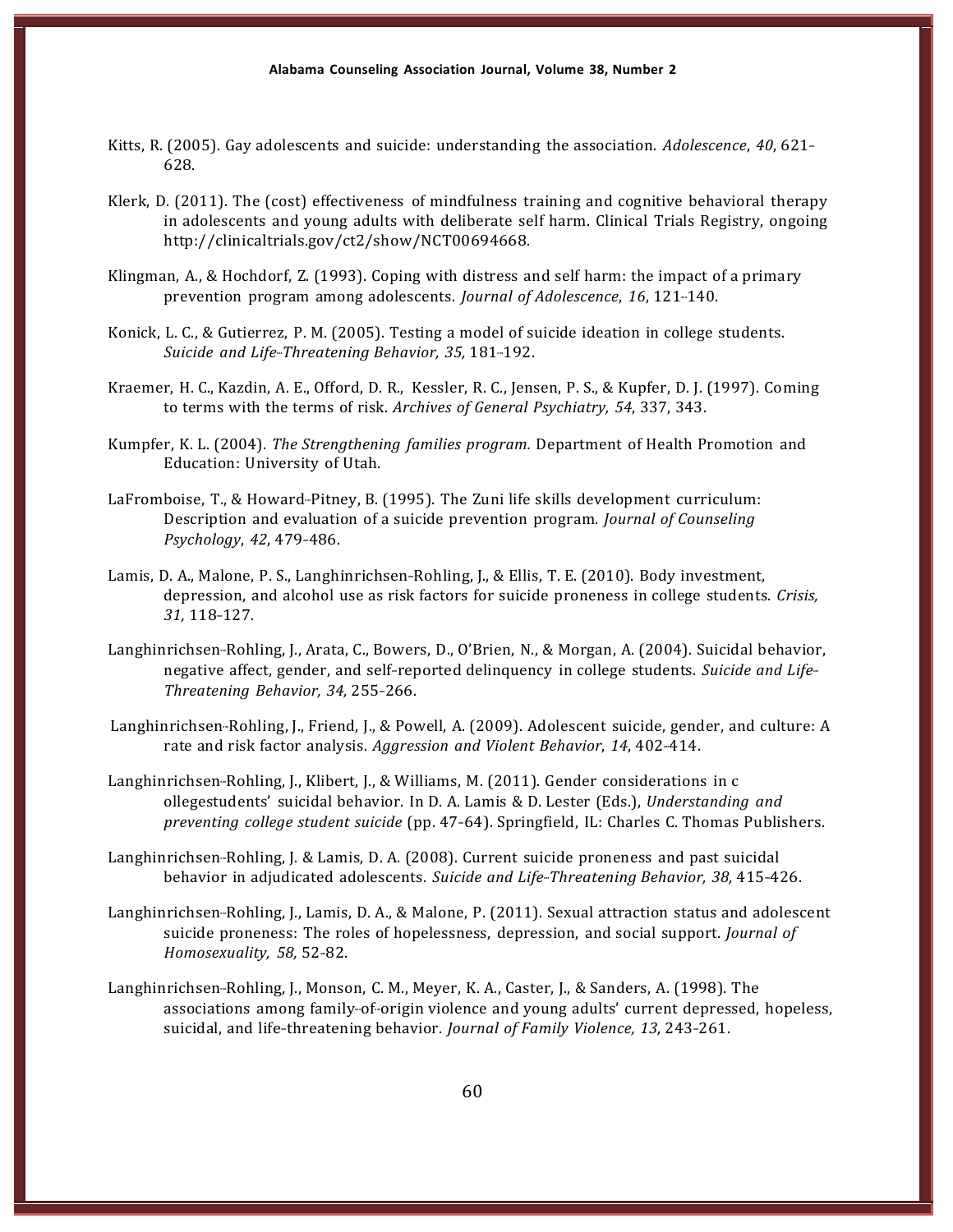- Langhinrichsen-Rohling, J., O'Brien, N., Klibert, J., Arata, C., & Bowers, D. (2006). Gender specific associations among suicide proneness and coping strategies in college men and women. In M. Landow (Ed.), *College students: Mental health and coping strategies* (pp. 247-260). Hauppauge, NY: Nova Science.
- Langhinrichsen-Rohling, J., Sanders, A., Crane, M., & Monson, C. M. (1998). Gender and history of suicidality: Are these factors related to U.S. college students' current suicidal thoughts, feelings, and actions? Suicide and Life-Threatening Behavior, 28, 127-142.
- Lewinsohn, P. M., Rohde, P., & Seeley, J. R. (1993). Psychosocial characteristics of adolescents with a history of suicide attempt. *Journal of the American Academy of Child and Adolescent Psychiatry, 32, 60-68.*
- Lewinsohn, P. M., Rohde, P., & Seeley, J. R. (1994). Psychosocial risk factors for future adolescent suicide attempts. *Journal of Consulting and Clinical Psychology, 62, 297-305.*
- Lewinsohn, P. M., Langhinrichsen-Rohling, J., Langford, R., Rohde, P., Seeley, J., & Chapman, J.  $(1995)$ . The Life Attitudes Schedule: A scale to assess adolescent life-enhancing and lifethreatening behaviors. *Suicide and Life---Threatening Behavior, 25*, 458---474.
- Lewinsohn, P. M., Rohde, P. & Seeley, P. (1996). Adolescent suicidal ideation and attempts: Prevalence, risk factors, and clinical implications. *Clinical Psychology: Science and Practice, 3*,  $25 - 46.$
- Lewinsohn, P. M., Rohde, P., Seeley, J. R., & Baldwin, C. L. (2001). Gender differences in suicide attempts from adolescence to young adulthood. *Journal of the American Academy of Child and Adolescent Psychiatry, 40*, 427---434.
- Lewinsohn, P. M., Langhinrichsen-Rohling, J., Rohde, P., & Langford, R. A. (2004). *Life Attitudes Schedule (LAS): A risk assessment for suicidal and life---threatening behaviors.* Technical Manual. Toronto, ON: Multi-Health Systems.
- Macgowan, M. (2004). Psychosocial treatment of youth suicide: A systematic review of the research. *Research on Social Work Practice*, *14*, 147---162.
- Mazza, J. J. (2006). *Youth suicidal behavior: A crisis in need of attention.* In F. A. Villarruel, & T. Luster. (Eds.) Adolescent Mental Health (pp. 156-177). Greenwood Publishing Group.
- McLeavey, B. C., Daly, R. J., Ludgate, J. W., & Murray, C.M. (1994). Interpersonal problem-solving skills training in the treatment of self-poisoning patients. *Suicide and Life-Threatening Behavior, 24, 382-94.*
- Miller, D., Eckert, T., & Mazza, J. (2009). Suicide prevention programs in the schools: A review and public health perspective. *School Psychology Review*, 38, 168-188.
- Nock, M. K., & Banaji, M. R. (2007a). Prediction of suicide ideation and attempts among adolescents using a brief performance-based test. *Journal of Consulting and Clinical Psychology, 75, 707-*715.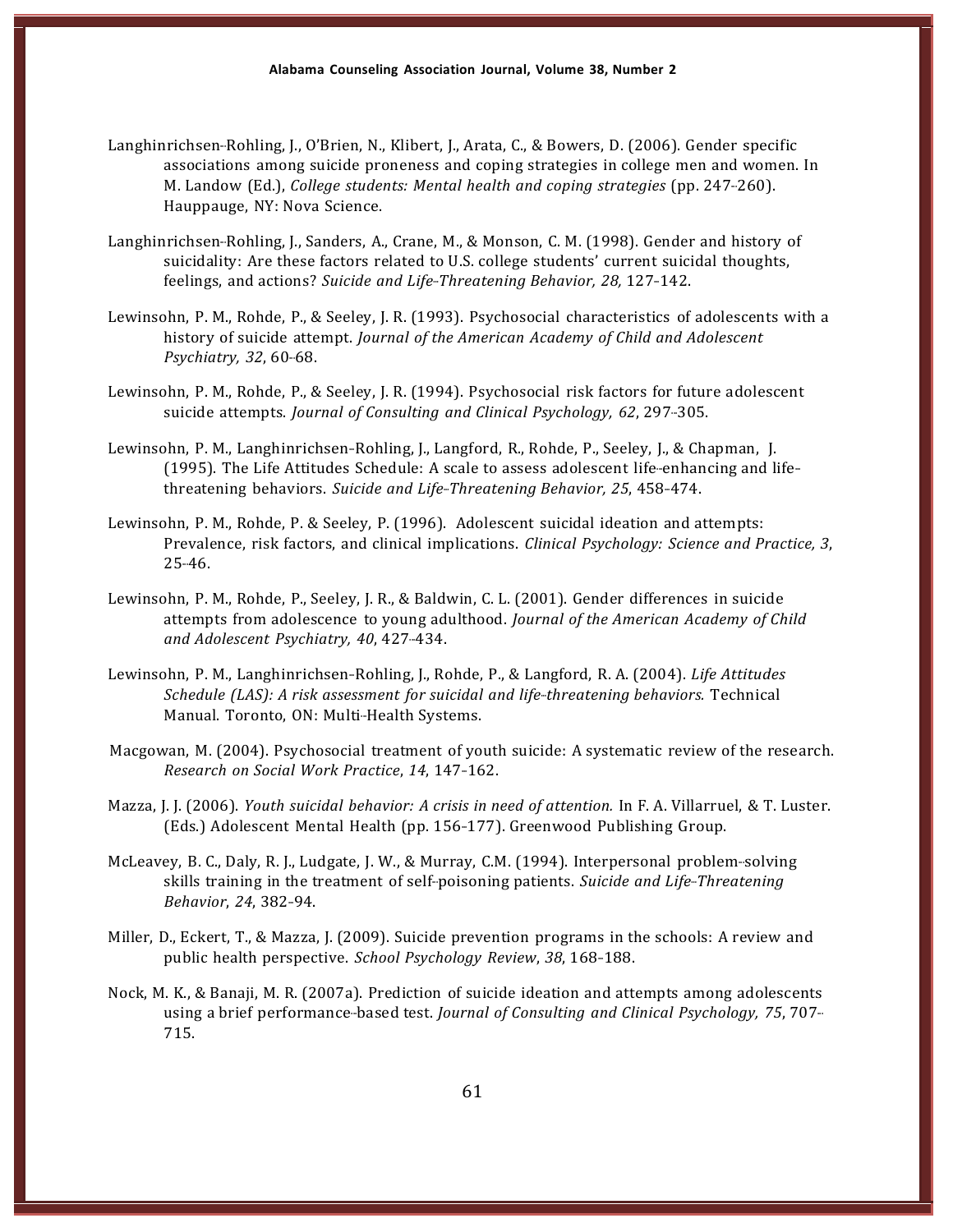- Nock, M. K., & Banaji, M.R. (2007b). Assessment of self-injurious thoughts using a behavioral test. *American Journal of Psychiatry*, *164*, 820–823.
- Nock, M. K., Park, J. M., Finn, C. T., Deliberto, T. L., Dour, H. J., & Banaji, M. R. (2010). Measuring the suicidal mind: Implicit cognition predicts suicidal behavior. *Psychological Science*, *21*, 511--- 517.
- Patchin, J. W., & Hinduja, S. (2006). Bullies move beyond the schoolyard: A preliminary look at cyberbullying. *Youth Violence and Juvenile Justice*, 4, 148-169.
- Pinto, A., Whisman, M. A., & McCoy, K. J. M., (1997). Suicidal ideation in adolescents: Psychometric properties of the Suicidal Ideation Questionnaire in a clinical sample. *Psychological Assessment, 9, 63-66.*
- Poijula, S., Wahlberg, K., & Dyregrov, A. (2001). Adolescent suicide and suicide contagion in three secondary schools. *International Journal of Emergency Mental Health*, 3, 163-168.
- Power, P., Bell, R., Mills, R., Herrman-Doig, T., Davern, M., Henry, L., & Mcgorry, P. (2003). Suicide prevention in first episode psychosis: The development of a randomised controlled trial of cognitive therapy for acutely suicidal patients with early psychosis
- *Australian & New Zealand Journal of Psychiatry*, *37*, 414---420.
- Range, L. M., MacIntyre, D. I., Rutherford, D., Billie, S., Bayne, B., Knott, E., et al. (1997). Suicide in special populations and circumstances: A review. *Aggression and Violent Behavior*, 2, 53-63.
- Rathus, J. H., & Miller, A. L. (2002). Dialectical Behavior Therapy adapted for suicidal adolescents. Suicide and Life-Threatening Behavior, 32, 146-57.
- Robinson, J., Hetrick, S. E., & Martin, C. (2010). Preventing suicide in young people: Systematic review. Australian and New Zealand Journal of Psychiatry, 45, 3-26.
- Rotheram-Borus, M., Piacentini, J., van Rossem, Graae, F., Cantwell, C., Castro-Blanco, D., et al. (1996). Enhancing treatment adherence with a specialized emergency room program for adolescent suicide attempters. *Journal of the American Academy of Child and Adolescent Psychiatry*, 35, 654-663.
- Rotheram-Borus, M., Piacentini, J., Cantwell, C., Belin, T., & Song, J. (2000). The 18-month impact of an emergency room intervention for adolescent female suicide attempters. *Journal of Consulting and Clinical Psychology, 68, 1081-1093.*
- Rudd, M., Rajab, M., Orman, D. T., Stulman, D. A., Joiner, T., & Dixon, W. (1996). Effectiveness of an outpatient intervention targeting suicidal young adults: Preliminary results. *Journal of Consulting and Clinical Psychology, 64, 179-190.*
- Rudd, M. D., Joiner, T., & Rajab, M. H. (2001). *Treating suicidal behavior: An effective, time-limited approach.* NY: Guilford Press.
- Russell, S. T. (2003). Sexual minority youth and suicide risk. *American Behavioral Scientist, 46*, 1241-1257.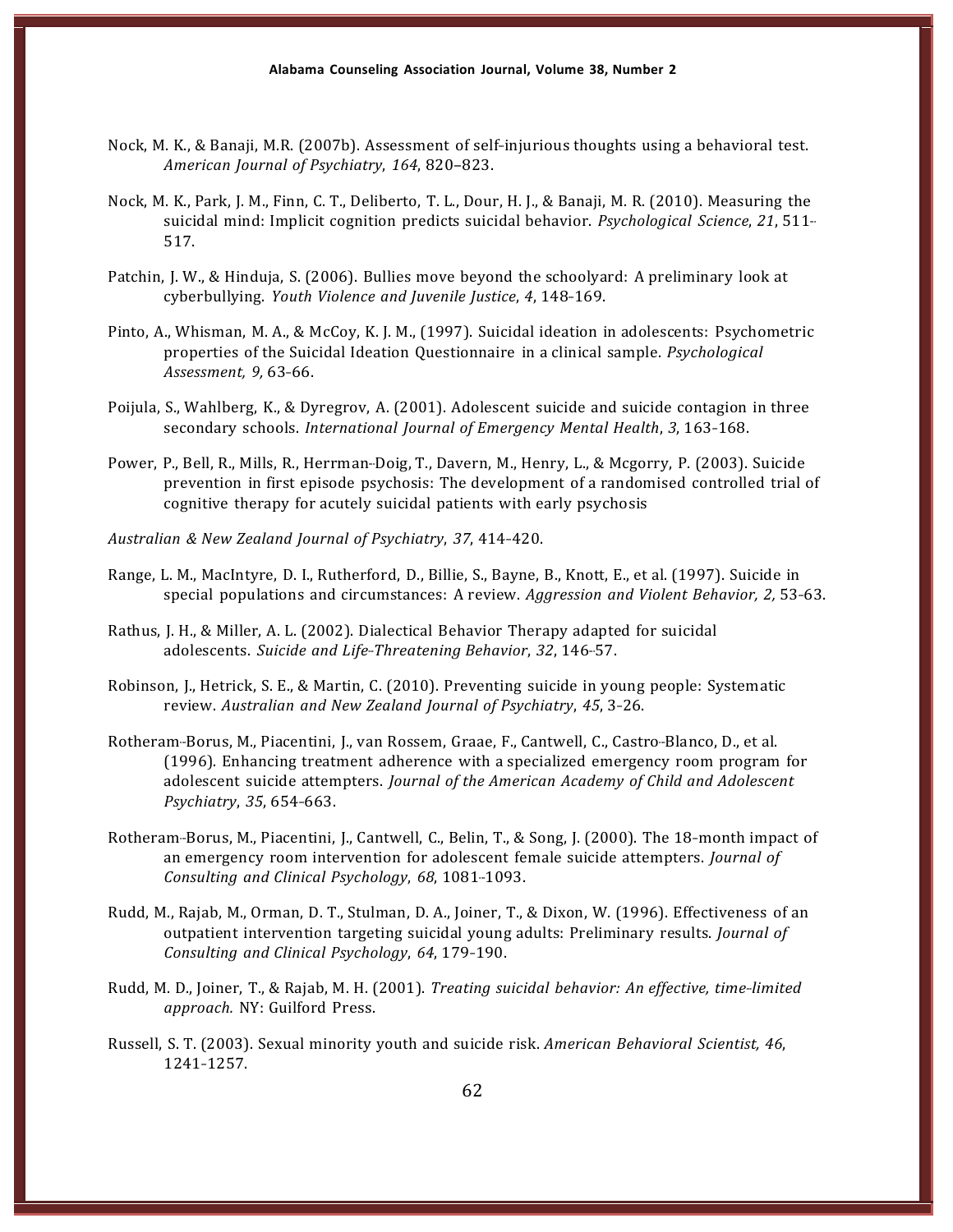- Scocco, P. & De Leo, D. (2002). One-year prevalence of death thoughts, suicide ideation and behaviors in an elderly population. *International Journal of Geriatric Psychiatry, 17, 842-846.*
- Slee, N., Garnefski, N., van der Leeden, R., Arensman, E., & Spinhoven, P. (2008). Cognitivebehavioural intervention for self-harm: Randomised controlled trial. *British Journal of Psychiatry*, 192, 202-211.
- Spirito, A., Boergers, J., Donaldson, D., Bishop, D., & Lewander, W. (2002). An Intervention Trial to Improve Adherence to Community Treatment by Adolescents After a Suicide Attempt. *Journal of the American Academy of Child & Adolescent Psychiatry*, *41*, 435---442.
- Stephenson, H., Pena-Shaff, J., & Quirk, P. (2006). Predictors of college student suicidal ideation: Gender differences. College Student Journal, 40, 109-117.
- Stuart, C., Waalen, J. K. & Haelstromm, E. (2003). Many helping hearts: An evaluation of peer gatekeeper training in suicide risk assessment. *Death Studies*, 27, 321-333.
- Suicide Prevention Resource Center (2008). *Suicide risk and prevention for lesbian, gay, bisexual, and transgender youth.* Newton, MA: Education Development Center, Inc.
- Suominen, K., Isometsä, E., Suokas, J., Haukka, J., Achte, K., & Lönnqvist, J. (2004). Completed suicide after a suicide attempt: A 37-year follow-up study. The American *Journal of Psychiatry*, 161, 563-564.
- Thompson, E., Eggert, L., Randell, B., & Pike, K. (2001). Evaluation of indicated suicide risk prevention approaches for potential high school dropouts. *American Journal of Public Health*, 91, 742-752.
- Turner, R. M. (2000). Naturalistic evaluation of dialectical behavior therapy-oriented treatment for borderline personality disorder. *Cognitive and Behavioral Practice*, 7, 413-419.
- United States Dept of Health and Human Services. (2000). *Healthy People* 2010: *With understanding and improving health and objectives for improving health (*2nd ed.). Washington, DC: US Government Printing Office.
- Van Orden, K. A., Witte, T. K., Gordon, K. H., Bender, T. W., & Joiner Jr., T. E. (2008). Suicidal desire and the capability for suicide: Tests of the interpersonal-psychological theory of suicidal behavior among adults. *Journal of Consulting and Clinical Psychology, 76, 72-83.*
- Van Orden, K. A., Witte, T. K., Cukrowicz, K. C., Braithwaite, S. R., Selby, E. A., & Joiner, T. E. (2010). The interpersonal theory of suicide. *Psychological Review*, 117, 575-600.
- Wilburn, V. R., & Smith, D. E. (2005). Stress, self-esteem, and suicidal ideation in late adolescents. *Adolescence*, *40*, 33---45.
- Witte, T., Fitzpatrick, K., Joiner, T., & Schmidt, N. (2005). Variability in suicidal ideation: A better predictor of suicide attempts than intensity or duration of ideation? *Journal of Affective Disorders*, 88, 131-136.